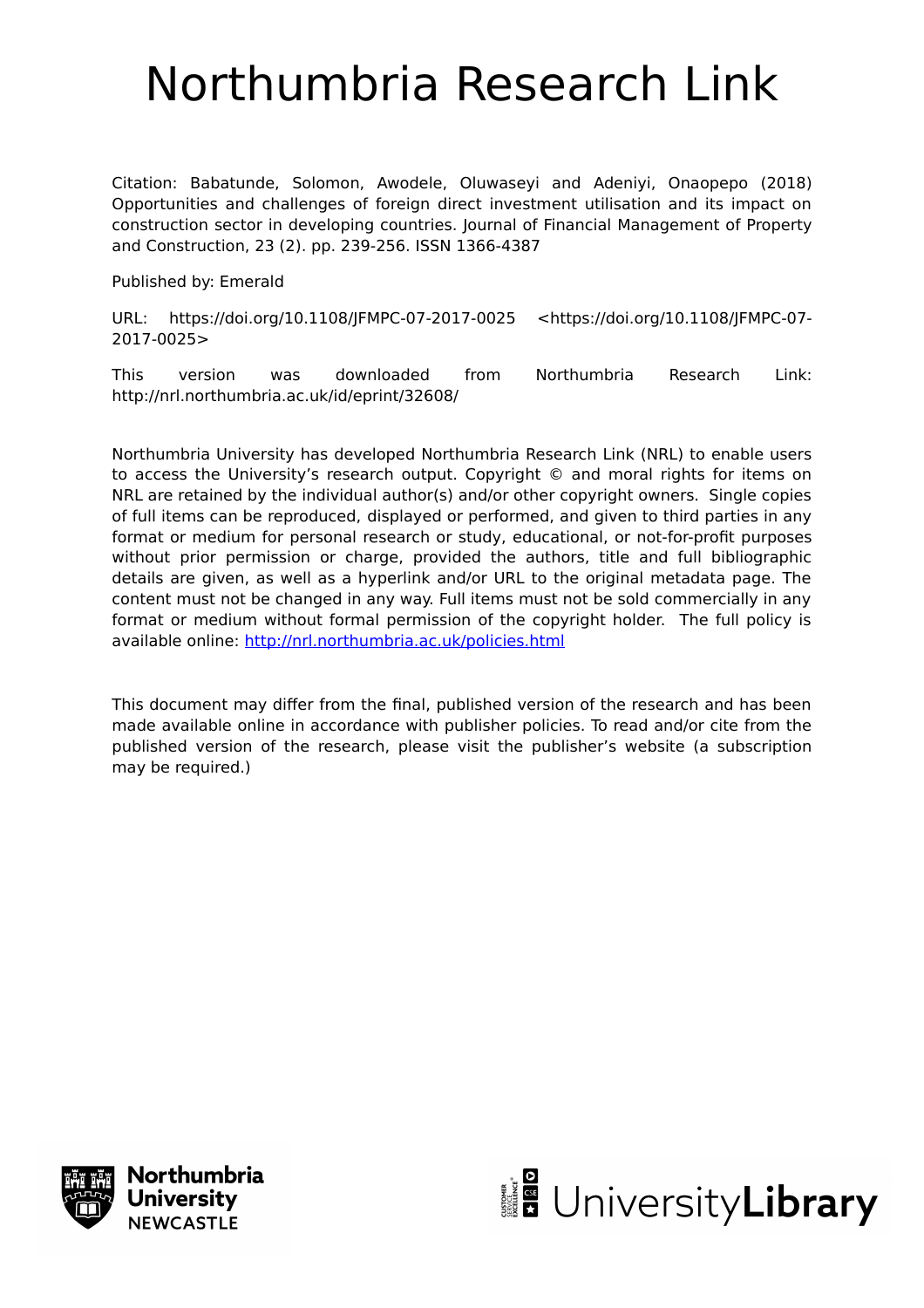**Journal of Financial Management of Property and Construction**



# **utilisation and its impact on construction sector in developing countries**

|                  | Journal of<br><b>Emerald Financial Management of</b>                                                                                                                                                                                 |
|------------------|--------------------------------------------------------------------------------------------------------------------------------------------------------------------------------------------------------------------------------------|
|                  | <b>Property and Construction</b>                                                                                                                                                                                                     |
|                  |                                                                                                                                                                                                                                      |
|                  |                                                                                                                                                                                                                                      |
|                  | Opportunities and challenges of foreign direct investment<br>utilisation and its impact on construction sector in                                                                                                                    |
|                  | developing countries                                                                                                                                                                                                                 |
|                  |                                                                                                                                                                                                                                      |
| Journal:         | Journal of Financial Management of Property and Construction                                                                                                                                                                         |
| Manuscript ID    | JFMPC-07-2017-0025.R3                                                                                                                                                                                                                |
| Manuscript Type: | Research Paper                                                                                                                                                                                                                       |
| Keywords:        | Foreign direct investment, construction sector, Developing countries, gross<br>domestic product, Nigeria                                                                                                                             |
|                  |                                                                                                                                                                                                                                      |
|                  |                                                                                                                                                                                                                                      |
|                  | <b>SCHOLARONE™</b><br>Manuscripts                                                                                                                                                                                                    |
|                  |                                                                                                                                                                                                                                      |
|                  |                                                                                                                                                                                                                                      |
|                  |                                                                                                                                                                                                                                      |
|                  | <b>Contract of the Contract of the Contract of The Contract of The Contract of The Contract of The Contract of The Contract of The Contract of The Contract of The Contract of The Contract of The Contract of The Contract of T</b> |
|                  |                                                                                                                                                                                                                                      |
|                  |                                                                                                                                                                                                                                      |
|                  |                                                                                                                                                                                                                                      |
|                  |                                                                                                                                                                                                                                      |
|                  |                                                                                                                                                                                                                                      |
|                  |                                                                                                                                                                                                                                      |
|                  |                                                                                                                                                                                                                                      |
|                  |                                                                                                                                                                                                                                      |
|                  |                                                                                                                                                                                                                                      |
|                  |                                                                                                                                                                                                                                      |
|                  |                                                                                                                                                                                                                                      |
|                  |                                                                                                                                                                                                                                      |
|                  |                                                                                                                                                                                                                                      |
|                  |                                                                                                                                                                                                                                      |
|                  | <b>Prompton</b>                                                                                                                                                                                                                      |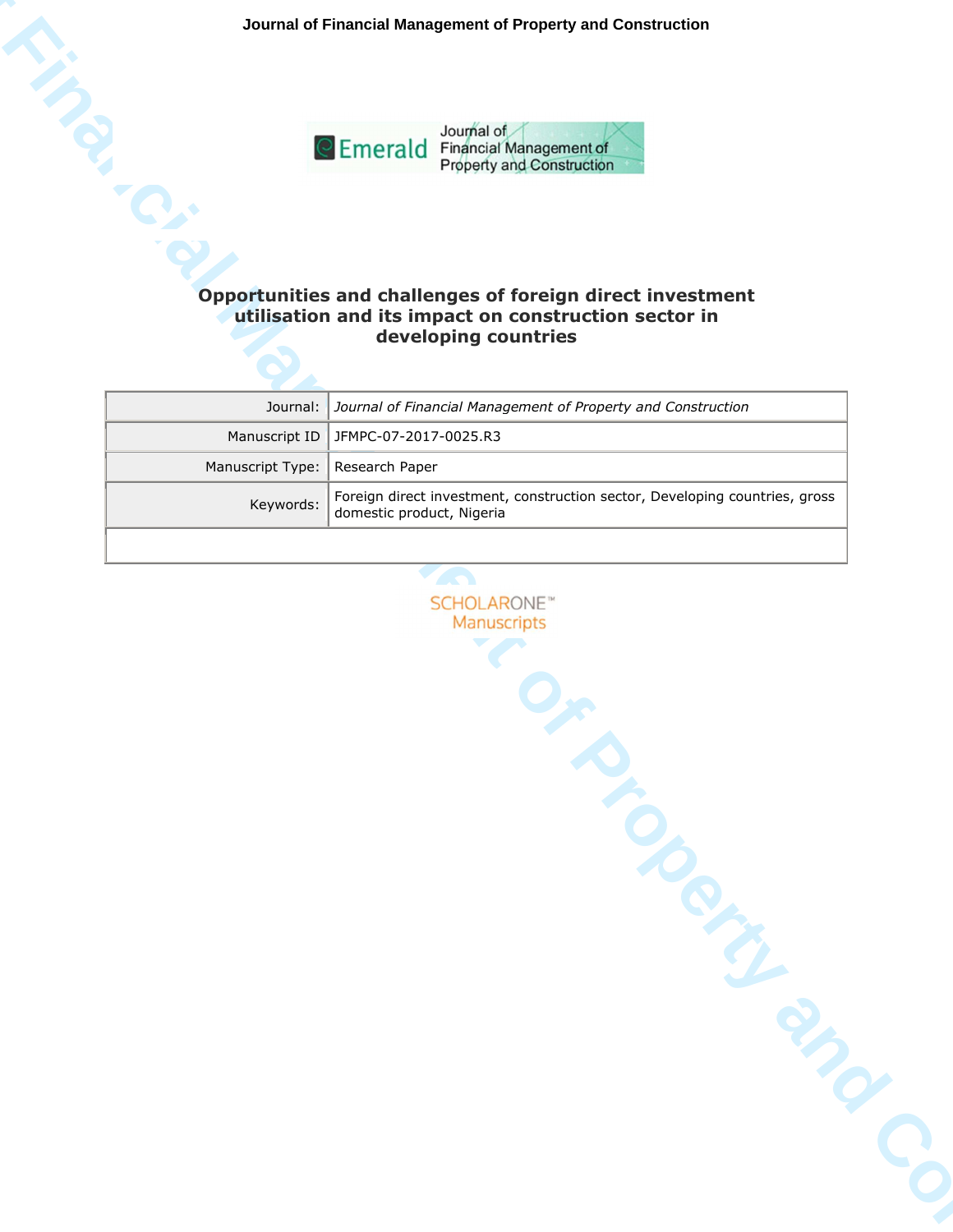# **Opportunities and challenges of foreign direct investment utilisation and its impact on construction sector in developing countries**

# **Abstract**

**Page 1 of 19**<br> **Journal of Financial Management of Property and Construction<br>
1 construction and distinguished in the construction vector in developing evantation and its<br>
1 construction terms in the state of the constru Purpose –** Foreign direct investment (FDI) inflows to both developed and developing countries have increased over the past three decades. However, investigation of opportunities and challenges associated with FDI on the host economy and its impact especially on the construction sector through empirical assessment, have received scant attention. The purpose of this study is to address this gap in knowledge within the Nigerian context; and examine the trend of FDI inflows to the construction sector for the period 2000-2013 inclusive. Relationships between contributions of the construction sector to Nigeria's Gross Domestic Product (GDP) are also studied.

**Design/methodology/approach–** The study adopted-used a literature review, a questionnaire survey, and archival data culminated in data analysis. The survey targeted financial experts in Nigerian financial institutions/local banks. Archival data included the annualised data extracted from the Central Bank of Nigeria (CBN) statistical bulletins. The period examined witnessed stable economic conditions. Data collected were analysed using mean score, factor analysis, and correlation.

**Findings –** Eight identified opportunities of utilising FDI were grouped into three principal factors: knowledge spillovers; capital for new investment; and resilience during financial crises. The 10 identified FDI challenges were grouped into three major factors: loss of ownership advantage and additional costs; crowding-out of national firms; and administrative bottlenecks and overdependence. Based on the hypotheses tested, the study found a significant relationship between the contributions of FDI inflows in the construction sector and the total GDP of the host country.

**Practical implications –** This study provides greater insight on the effects of FDI on a host economy in developing countries, which would help policymakers to examine existing policies, and look for new ways of increasing foreign investment flow,  $\frac{1}{2}$  eEspecially in the area of Construction Facility Investment (CFI).

**Originality/value** – This study is important because it would enable informs policymakers in developing countries at large, to promote FDI with special considerations for the construction sector of the economy.

**Keywords** Foreign direct investment, construction sector, developing countries, gross domestic product, Nigeria

**Paper type** Research paper

# **1. Introduction**

Over the last three decades, foreign direct investment (FDI) has significantly expanded across many countries. For instance, the developed economies, developing, and transition economies have attracted high volumes of inward FDI. The FDI flows across the globe has have risen sharply, from an annual average of US\$142 billion during the period  $\theta$  1985-1990, to over US\$385 billion in the year 1996, and then iIt made a record by reaching US\$1.9 trillion in the year 2007 [United Nations Conference on Trade and Development (UNCTAD), 2009a]. Developing countries are not an exception to this-development trend; These countries they increased their annual share out of total world FDI from 15 per cent in 1990 to 30 per cent in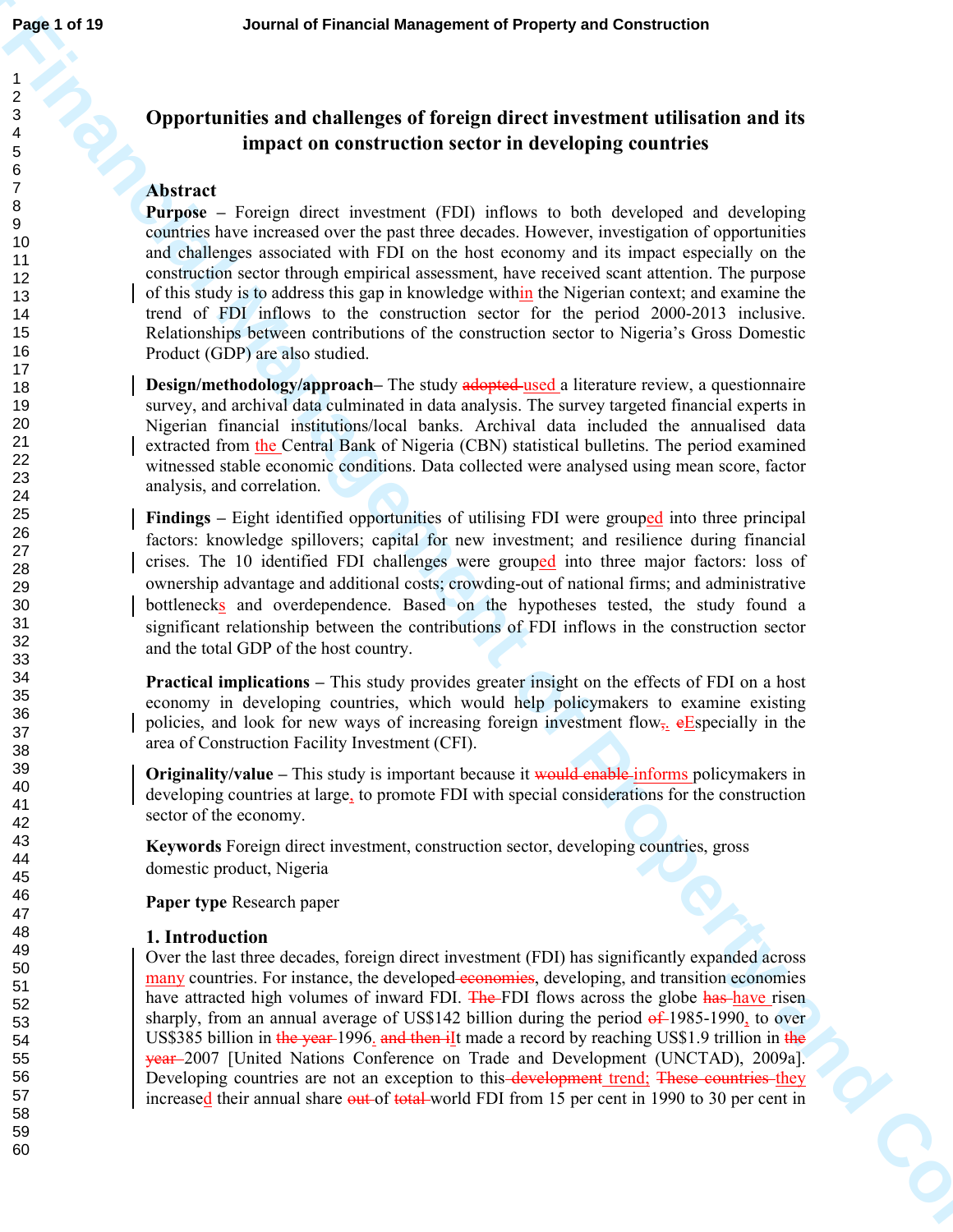2006; and then to 37 per cent in the year-2008 (UNCTAD, 2009a). In 2014, the global FDI inflows fell by 16 per cent to US\$1.23 trillion, mostly because of the fragility of the global economy, policy uncertainty for investors and elevated geopolitical risks (UNCTAD, 2015). In Africa, the largest recipients of FDI in 2015 included: Egypt (US\$ 10.2 billion); Mozambique (US\$ 4.7 billion); Morocco (US\$ 4.2 billion); South Africa (US\$ 3.6 billion); Ghana (US\$ 2.5. billion); the Democratic Republic of the Congo (US\$ 2.5 billion); Zambia (US\$ 2.4 billion); Tanzania (USD\$ 2.3 billion); Ethiopia (US\$ 2.1 billion); Guinea (US\$ 1.9 billion); and Kenya (US\$ 1.9 billion) respectively [African Development Bank (AfDB), 2016].

**Journal of Financial Management of Property and Construction<br>
Journal of The Construction<br>
Journal of Property and Construction<br>
1992-1991<br>
2006: And then 13.3 per certifical to the property and Construction<br>
2007<br>
2007** The significance of foreign infrastructure development capital for the provision of infrastructure development for both macroeconomic and microeconomic activities of a country cannot be overemphasised. In developing countries, a key factor influencing the economic growth is the amount and quality of infrastructure provided for transport, water, energy, waste disposal, education, and health. Thus, the This provision is costly and normally requires expertise and resources that are not often not available locally (Howes and Robinson, 2005). Developing countries have huge requirements for infrastructure development in order to support growth, reduce poverty, and improve living standards. As FDI is part of the economic system that stimulates economic growth, there is a need for governments in developing countries to attract investment capital from developed countries to bridge their 'infrastructure gap', hence enhancing their economic growth. The importance of FDI in the growth dynamics of countries has created much interest amongst scholars (see De Mello, 1997; Borenzstein *et al*., 1998; Dees, 1998 among others) among others. Despite these previous studies, empirical evidence on whether FDI promotes growth in Africa remains inconclusive (Edwards, 2001).

In Nigeria, tThe empirical linkage between FDI and economic growth in Nigeria is yet unclear (Ayanwale, 2007). Previous studies have that examined this the impact of FDI on Nigeria's economic growth with varying outcomes (see Akinlo, 2004). Also, few studies have focussed on the impediments of attracting significant FDI inflows to Nigeria (Dupasquier and Osakwe, 2006). Other studies have focussed that focus on determinants of FDI in Nigeria (see Asideu, 2006; Anyanwu, 2011). However, there is a dearth of effort at investigating through empirical assessment, the opportunities and challenges associated with FDI on the a host economy in developing countries. Also, the impact of FDI, especially on at the construction sector level, has received equally scant attention. It is against this backdrop that this study aims to fill the identified gaps. Therefore, tThis study therefore was guided by the following derived objectives:

- Identify and assess the opportunities and challenges associated with FDI on the Nigerian economy
- Examine the trend of FDI inflows to the Nigerian construction sector in Nigeria between the years 2000 and 2013
- Establish the relationships between the contributions of construction sector FDI inflows in the construction sector and Nigerian's gross domestic product (GDP).

This study would-provides greater insight on the effects of FDI on a host economy, which would help policymakers to examine existing laws legislation, and look for new ways of increasing foreign investment flows, especially in the area of Construction Facility Investment (CFI).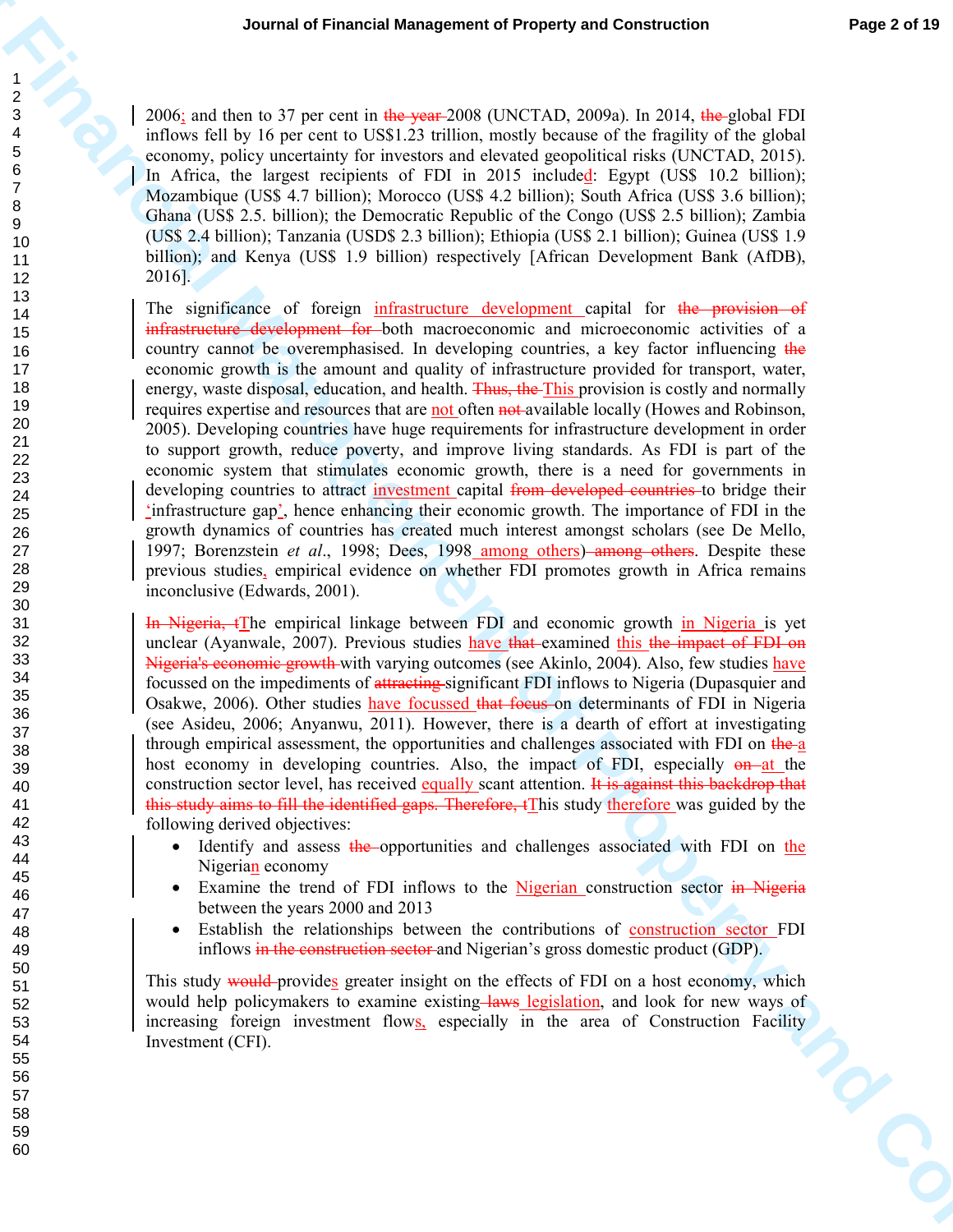# **2. Literature review**

## *2.1 Theoretical framework of the study*

It is generally agreed that FDI plays a vital role in the developmental process of a country but the question of  $\frac{f}{f}$  whether its effect is positive or negative, is highly controversial. There are some relevant economic theories underpinning the role of FDI in the country both from the positive and negative points of view. This study<del>, therefore,</del> considered and reviewed endogenous growth model theory and dependency theory as theoretical underpinnings of the opportunities and challenges associated with FDI on  $\frac{f}{f}$  the a host economy, which is the focus of this study focus are as follow.

# *2.1.1 Endogenous growth model theory*

The new growth model endogenised the technological progress in the older Neoclassical Solow-type model (Romer, 1986). It provided a theoretical justification for FDI as a catalyst for economic growth and development. Theoretically, FDI increases the rate of technical progress in the host country through a "contagion" effect from the more advanced technology and management practices used by multinational corporations (MNCs), which may lead to improvements in productivity and efficiency in local firms and hence economic growth (Zhang 2001; Durham, 2004). For instance, Eaton and Kortum (1996) found out that domestic productivity growth is mainly related to foreign innovation, rather than domestic innovation. The evidence of positive spillover effects tend to be more favourable in developed countries. For example, Haskel *et al*. (2007) found out positive spillovers from foreign to local firms in a panel dataset of firms in the UK. Görg and Strobl (2003) concluded that foreign presence reduces exit and encourages entry by domestically owned firms in Ireland's high-tech sector. It is evident that FDI fosters international technology spillovers. It can be deduced from endogenous growth model theory that there is a positive relationship between FDI and economy growth of a host country.

# *2.1.2 Dependency theory*

**Page 16 of 13**<br> **Journal of Financial Management of Property and Construction**<br> **J J. Theoretical Property and Construction**<br> **J. I. Theoretical Property and Construction**<br> **J. I. Theoretical CD plays a vest rate is th** During the 1960s and 1970s, FDI was highly criticised as being responsible for inequalities between the developed and developing countries. Much of this view was wrapped up in dependency theory (Lund, 2010). Dependency theorists argued that FDI holds negative political, social and economic costs. For instance, Alfaro (2014) asserted that the impact of FDI on the host economies is difficult to assess. For example, the empirical evidence for FDI generating the expected positive effects is ambiguous at both the micro and macro levels (Alfaro, 2014). Görg and Greenaway (2004) concluded that the micro-level analysis of spillovers from foreign-owned to domestically owned firms indicate the effects are mostly negative. Blomström and Kokko (2003) concluded that the spillovers are not automatic, since local conditions have an important influence on firms' adoption of foreign technologies and skills. Alfaro *et al.* (2010) confirmed that not all countries satisfy the preconditions for taking advantage of FDI's potential benefits. Bruno and Campos (2013) concluded that the effects of FDI are mostly negative or that the evidence for its benefits is weak at best, particularly for developing countries. The mixed findings reached by studies under endogenous growth model theory and dependency theory on the effect of FDI and host countries suggest that these relationships should be examined closely.

# **3. FDI and the Nigerian economy**

Recently, the FDI inflows into Nigeria was were dominated by the oil industry. Although at independence, in 1960, there was a widespread FDI presence in the economy. Policy design thereafter narrowed the scope for FDI and decades of political instability, economic mismanagement and endemic corruption further reduced Nigeria's ability to attract and retain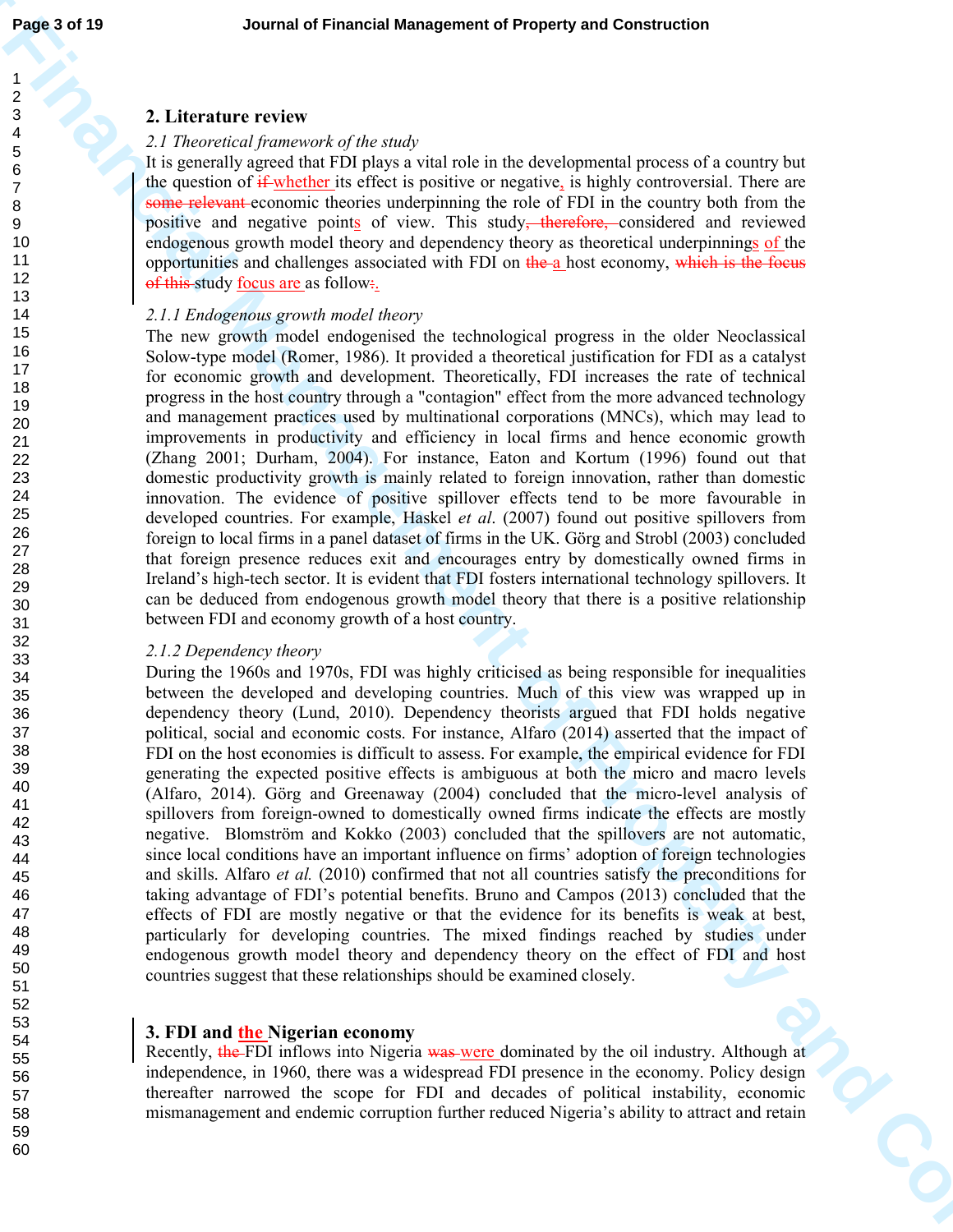FDI (UNCTAD, 2009b). This was compounded by a relentless deterioration of the country's social conditions and physical infrastructure, in spite of increased public revenues generated by the oil sector (UNCTAD, 2009b). Nigeria as a country, given her natural resource base and large market size, qualifies it to be a major recipient of FDI in Africa and indeed is one of the top three leading African countries that consistently received FDI in the past decade preceding 2003 (Asiedu, 2003). This is corroborated by Ayanwale (2007) that Nigeria is one of the few countries that have consistently benefited from the African FDI inflow to Africa. In 2006, FDI inflow to West Africa was mainly benefited dominated by inflow to Nigeria, who received 70 per cent of the sub-regional total (UNCTAD, 2006).

**Journal of Financial Management of Property and Construction**<br> **Journal of the construction**<br> **The interaction of the construction**<br> **Depend of the construction**<br> **Depend of the construction**<br> **Depend of the construction** Since 2007, more than 50% per cent of the Nigerian FDI investment capital invested into Nigeria has targeted been into the capital intensive resource sectors, particularly the oil sector. There has been strong growth in investment into telecommunications, with the sector attracting 23.9 per cent of FDI projects between 2007 and 2013 (Ernst and Young, 2014). Between 2007 and 2013, Nigeria has attracted FDI from industrialised countries such as the United States, the United Kingdom, France, and emerging economies such as China, India, and South Africa (African Development Bank (AfDB), 2016). In 2011, the country ranked 170 out of 213 countries with respect to the Gross National Income Per Capita which was put at US\$1,200 (World Bank, 2011b). Many analysts and experts have suggested the use of FDI as a veritable injection to kick-start the Nigerian economy. The Central Bank of Nigeria (CBN) (2013) reported that FDI inflows constituted  $18.0$  per cent of total inflows and represented 2.1 per cent of GDP, signifying the continued confidence in the economy by foreign investors. However, the country has witnessed a sharp decrease in FDI from US\$ 8.1 billion in 2011 to US\$ 1.4 billion in 2015 (AfDB, 2016). This is not surprising because the year-during 2015 was a general election in Nigeria that triggered political risk coupled with deteriorating security, corruption and poor infrastructure, which are threats to investment and business. in Nigeria.

#### **4. The Nigerian construction sector**

The Nigerian construction sector primarily comprises the organised a formal sector and unorganised informal sector. The formal sector encompasses foreign/expatriate and indigenous firms that are classified into small, medium and large based on their number of employees, and annual turnover (Oladapo, 2007). The large firms are dominated by international construction firms, and they accounted for about 5 per cent of the total number of construction firms in the formal sector. They and control about 95 per cent of the construction market (Oladapo, 2007). For instance, Vetiva (2011) reported that 'Julius Berger Nigeria Plc.' remains the market leader, as it controls a large chunk of public sector construction, but with the entrant entrance of Chinese Construction giants (China Civil Engineering Construction Company) the dominance of Julius Berger faces a significant threat in the long term. Between the 1960s and 1980s, the construction sector was the major contributor to Nigeria's GDP, accountinged for about 70 per cent of the GDP (Aibinu and Jagboro, 2002). This made the sector very strategic to the nation's development efforts. Regrettably, the Nigerian construction sector is bedevilled by low productivity and poor performance, since the decline of the national economy started at the end of the 1980s (Adeyemi *et al.,* 2005).

The Nigerian construction sector performed below expectations between 1981 and the late 1990's (Aibinu and Jagboro, 2002). The only period of the boom between 1980's and 1990's was in early 1980's when the sector accounted for 6 per cent of the Nation's GDP (Aina and Wahab, 2011). At the beginning of 2000, the sector's GDP contribution was around 1-2 per cent (Bamisile, 2004). Despite a 9 per cent growth in the sector as a result of on-going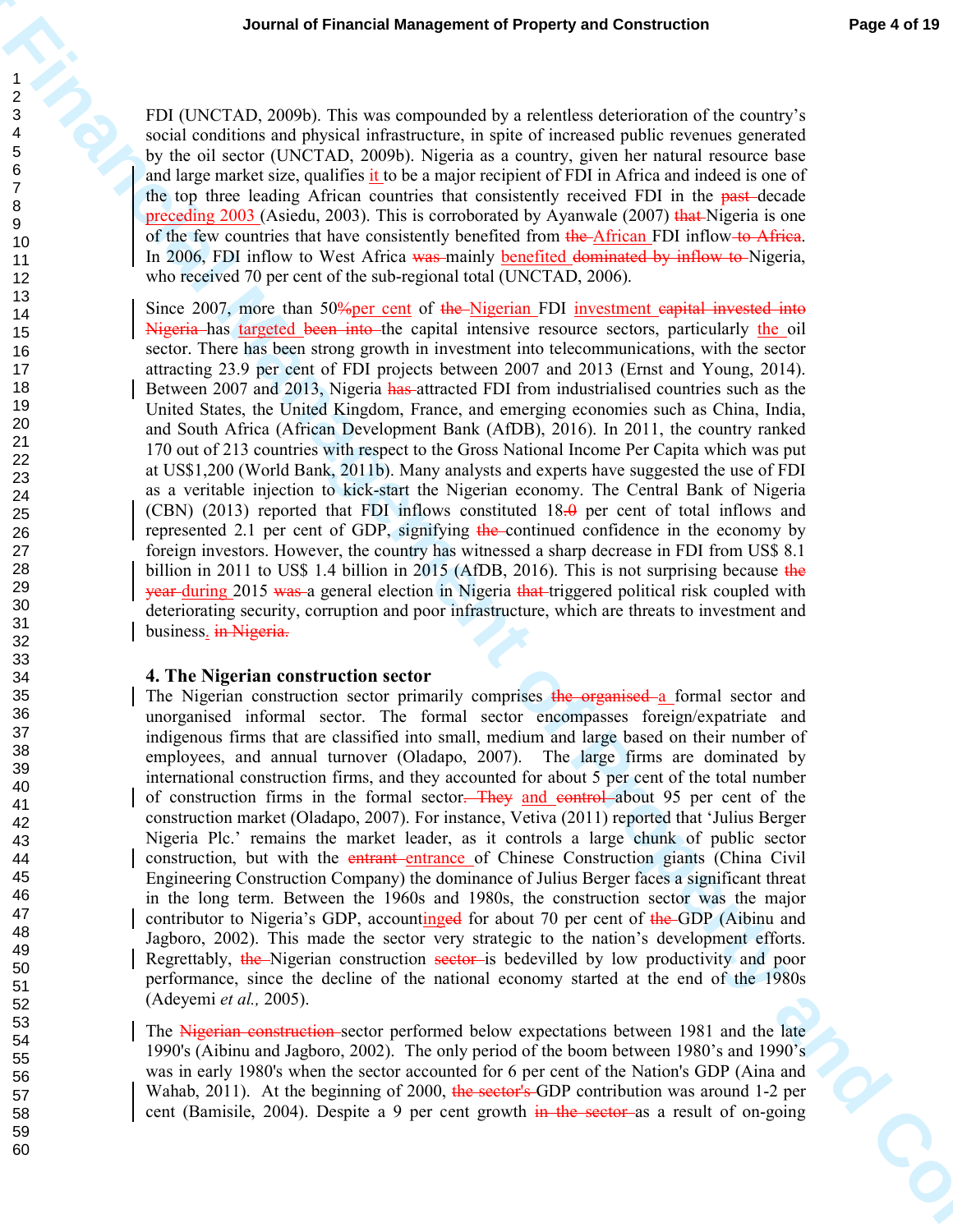national economic reforms, the sector's contribution has only increased by 1.14 per cent in nominal terms in first quarter of 2016 (National Bureau of Statistics (NBS), 2016). In spite of this, it is obvious that the sector is yet to realise its potential and contribution to economic growth in a significant manner. For instance, the Nigerian-construction sector-accounted for 1.4 per cent of national GDP in 2010 compared to a contribution to GDP of 4 per cent in South Africa; 5 per cent in Kenya; 6 per cent in Egypt; 13 per cent in China; and about 8.5 per cent in the UK (Vetiva, 2011). The growth effects of FDI are extensively dependent on the sectoral composition of the FDI inflows. Thus, understanding the role of sectoral composition of the FDI on economic growth is important. As a result of this, several studies have been conducted in relation to the impact of FDI on various sectors of the economy in Nigeria, but with the exemption of construction sector. Being aware of these gaps, this study becomes imperative with a view to examining FDI inflows into the construction sector.

#### **5. Research methods**

**Page 16 of 13**<br> **Journal of Financial Management of Property and Construction**<br> **Journal of The Society in the Society construction**<br> **Construction**<br> **Construction**<br> **Construction**<br> **Construction**<br> **Construction**<br> **Constr** The methodology of any study relies upon the philosophy underpinning the research (Dainty, 2007; Badu *et al.*, 2012). Saunders *et al*. (2012) asserted that there are several research philosophies available to the researchers. From various philosophical positions, there are potential influences. Holt and Goulding (2017) considered an "-ological" triad, namely ontological, epistemological and methodological in the context of construction management research. This was supported by Love *et al*. (2002) that there is a need for construction management researchers to adopt a robust methodological approach that takes account of both ontological and epistemological viewpoints. This study is structured in a philosophical position of epistemological concepts. The most commonly used example of epistemological positions is positivism vs. interpretivism (Sutrisna, 2009). The philosophical concepts underlying this study emanate from positivism. Positivism refers to a scientific framework which aims to generate empirical evidence that is objective and testable (Saunders *et al*., 2012). Dainty (2007) claimed that many authors aligning positivism with quantitative approach. This study adopted quantitative approach, which was questionnaire survey targeted on financial experts in the Nigerian financial institutions. This was supported by Fellows and Liu (2008) that quantitative approaches seek to gather factual data, which are subjective (respondents') opinions and to study relationships between facts. In achieving this, the study adopted a deductive approach, which conventionally commences from literature review with a view to identifying and assessing the opportunities and challenges associated with utilisation of FDI on the host country.

The study adopted a literature review, a questionnaire survey, and archival data culminated in data analysis. The outcomes of literature review produced eight key opportunities and 10 main challenges of FDI inflows on a recipient country as presented in Table I and II as follows:

**>>>>>>>>>>Insert Table I and Table II>>>>>>>>>>>>>>** 

**>>>>>>>>>>Insert Table II>>>>>>>>>>>>>>** 

As indicated in Table I and II, the outcomes were used to design the questionnaire.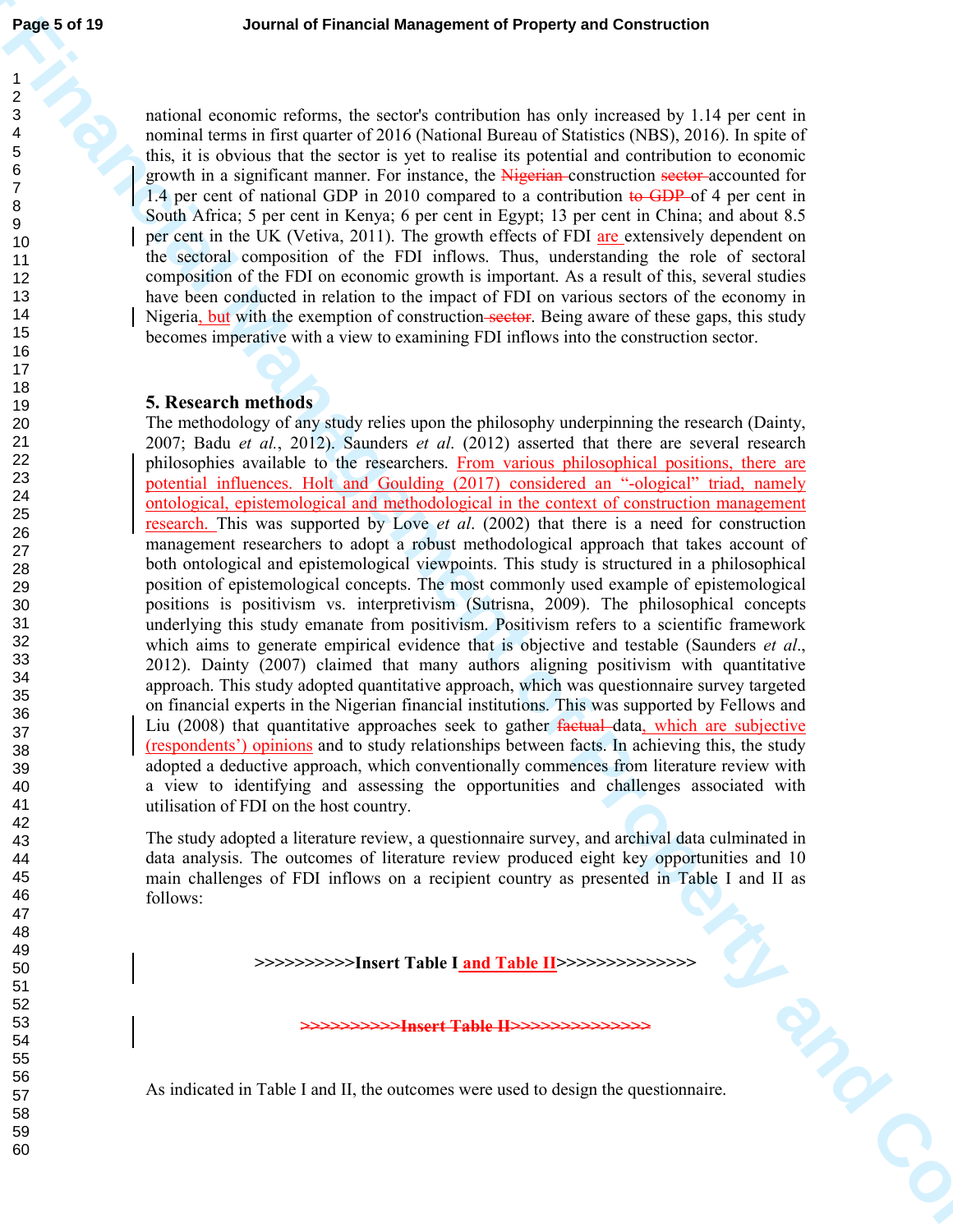#### *5.1 Questionnaire survey*

In order to capture broad perceptions of the respondents and to empirically assess the opportunities and challenges associated with the FDI in Nigeria; this study adopted a questionnaire survey. The questionnaire survey was conducted with targeted financial experts in the Nigerian financial institutions/banks. The Potential respondents were purposively selected based on two major criteria as follows:

- Having reached the managerial level or **departmental/unit** head of the unit
- Having in-depth knowledge of private/foreign capital investment

Given these criteria, it was believed that it afforded the respondents opportunities to give reliable and realistic information. Also, the respondents were selected from 20 commercial banks and 6 specialised banks, thus resulting in 26 banks in Nigeria. For objectivity, during the survey, 3 copies of the questionnaire were distributed to each bank at their head office. This approach was supported by previous studies (see Badu *et al.*, 2012; Famakin *et al.*, 2012; Babatunde and Perera, 2017). Overall, 78 copies of the questionnaire were purposively administered, out of which 63 copies of the questionnaire were completed and deemed suitable for the analysis.

**Journal of Financial Management of Property and Construction Paper 6 of The Construction Construction (Application Construction Construction Construction Construction (Application Construction Construction Construction (** The questionnaire designed for the study was structured and multiple-choice type. The questionnaire It was divided into two sections. Section 'A' comprised the background information of respondents; this includes their academic qualification, years of industrial/professional experience. Section 'B' was designed in relation to the purpose of the study. The questions were asked using an ordinal Likert type scale of 1 to 5 where: 5–very critical, 4–critical, 3–somehow critical, 2–less critical, and  $1-$  not critical. Further,  $a-A$ reliability test using Statistical Package for the Social Sciences (SPSS) was conducted. The result indicated the reliability coefficient value of Cronbach's alpha 0.840 signifying that the questionnaire used was significantly reliable and indicates evidence of internal consistency (George and Mallery, 2003). The Those data obtained through questionnaires were analysed using the SPSS. The study employed both descriptive and inferential statistics for the analysis. The dDescriptive statistics techniques used includeds percentage, average and mean score. The inferential statistics employed was factor analysis. As a first step in conducting factor analysis, the suitability of the survey data collected was examined using Kaiser-Meyer-Olkin (KMO) test (Pallant, 2010). The KMO values indicated the sampling adequacy to be 0.707 and 0.805 respectively for the factors identified as opportunities for utilising FDI and identified factors as challenges associated with FDI. The KMO values exceeded the 0.6 value that Kaiser (1974) suggested as satisfactory for accurate completion of factor analysis. Therefore, the data obtained were confirmed satisfactory and appropriate for use in factor analysis.

#### *5.2 Archival data*

Annualised archival data from the Central Bank of Nigeria (CBN) Statistical Bulletin from the year 2000-2013 served as the data source. The period examined witnessed stable economic conditions. The details information relating to FDI inflows to Nigerian economy, FDI inflows to the construction sector, total GDP, and contributions of the construction sector to total GDP were extracted from archival data for the period 2000-2013. The statistical technique employed in analysing the secondary data was correlation (instead of regression because the purpose of the analysis was not a prediction but simply to show the relationships between the dependent and independent variables) (Tabachnick and Fidell, 1996). In this regards, tThe following hypotheses were postulated:

- i. There is no significant relationship between FDI and total GDP in Nigeria.
- ii. There is no significant relationship between the contributions of the FDI inflows in the construction sector and the total GDP of the Nigerian economy.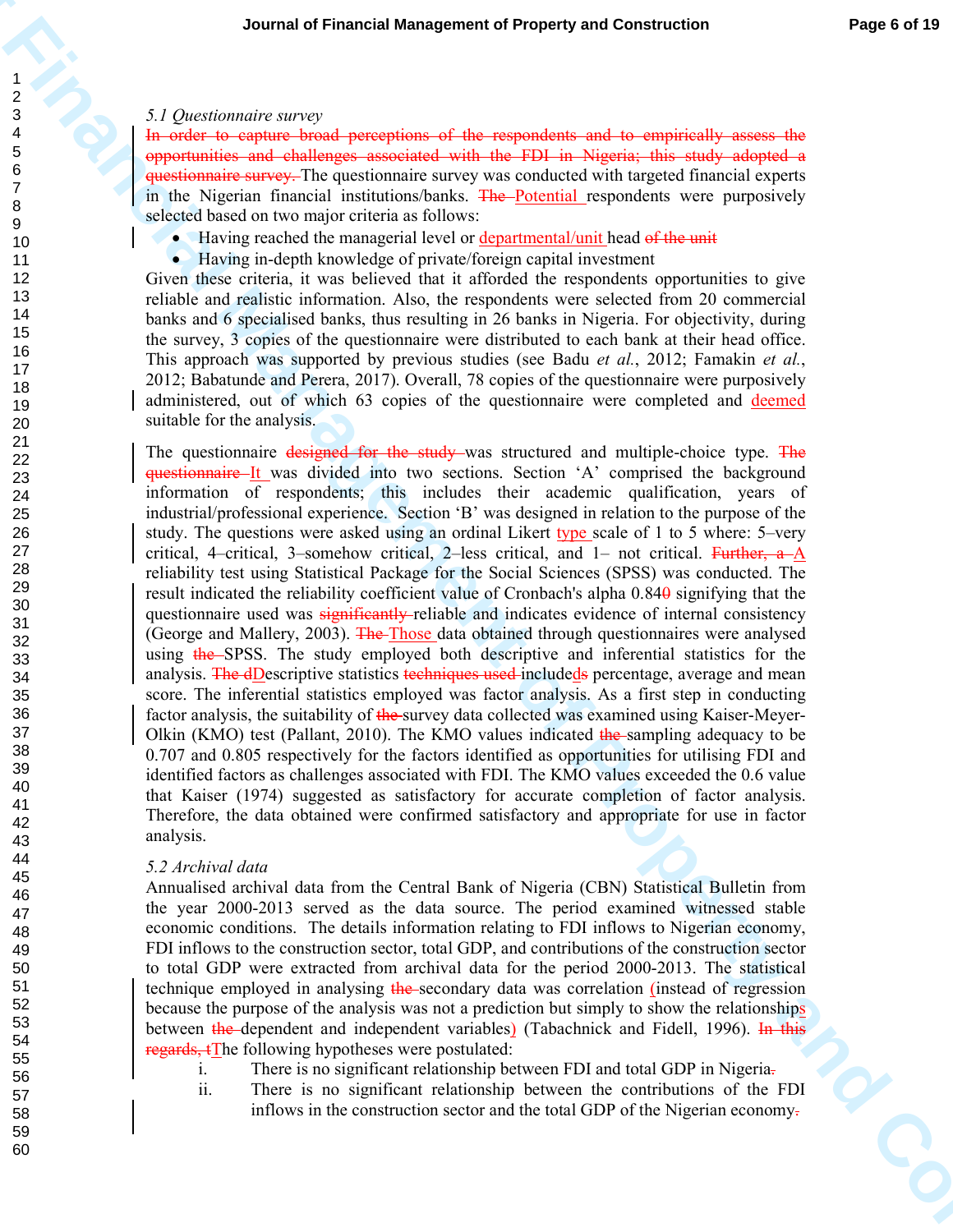#### **6. Results and discussion**

#### *6.1 Background information of respondents*

**Page 7 of 13**<br> **Journal of Financial Management of Property and Construction**<br> **A Construction and discussions**<br> **A Construction and discussions**<br> **A Construction and discussions**<br> **A Construction and discussions** The background information of the respondents in terms of academic qualifications and the years of industrial experience revealed that the highest percentage of respondents' academic qualifications were  $\overline{\text{MSe}}$  (Master's Degree) with (47.1 per cent), followed closely by  $\overline{\text{BSe}}$ (Bachelor's Degrees) with (45.6 per cent), and HND (Higher National Diploma) with (7.4 per cent). The years of industrial experience of rRespondents indicateds that 67.7 per cent of respondents hads industrial experience between 6-10 years, of industrial experience, 20.6 per cent of respondents have had between 0-5 years of industrial experience, and 11.8 per cent of respondents have had between 11-15 years of industrial experience. It can be was deduced that the respondents have the held suitable industrial experience to supply reliable information.

**>>>>>>>>>>Insert Table III>>>>>>>>>>>>>** 

#### *6.2 Ranking of the opportunities and challenges associated with FDI in the host country*

Table IV-III reveals the shows analysis of the survey response data that produced the mean score values for the eight identified factors for the opportunities of utilising FDI in a host country ranging from 2.97 to 3.65. Based on the 5-point Likert-rating scale, an attribute was deemed critical if it had a mean of 3.0 or more. Also, given two or more identified factors with the same mean value, the one with the lowest standard deviation was assigned highest importance ranking (Field, 2005). It can be deduced  $\frac{\text{further}}{\text{fform}}$  Table IV-III that the most top four ranked opportunities of utilising FDI that displayed mean score values ranging from 3.50 to 3.65.  $\frac{1}{100}$ 

- FDI provides training for the employees, innovations in operational practices, and new financing tools
- FDI provides management, accounting, and legal guidance with the best practices
- FDI has proved to be resilient during financial crises
- FDI allows quick implementation.

These findings of this study are similar to those the findings of other notable earlier studies. For instance, De Mello (1997) asserted that FDI augments the existing stock of knowledge in the host economy through labour training, skill acquisition and diffusion, and the introduction of new managerial practices and organizational arrangements.

#### **>>>>>>>>>>Insert Table IVIII>>>>>>>>>>>>>**

Table V–IV reveals the shows analysis of the ranking based on in terms of the mean scores values for the 10 identified challenges of FDI in a host country ranging from 3.03 to 3.75.;  $t$  This indicates that all the identified challenges were considered by respondents as important challenges of FDI in Nigeria. Further, it was revealed from Table  $V$ -IV that the top four ranked challenges of FDI had mean scores ranging from 3.34 to 3.75.further reveals the most top four ranked challenges of FDI in Nigeria as follows:

- Delays due to government bureaucracy and local political demands
- Increased FDI brings over reliance which makes a country too dependent on it and it may turn into a risk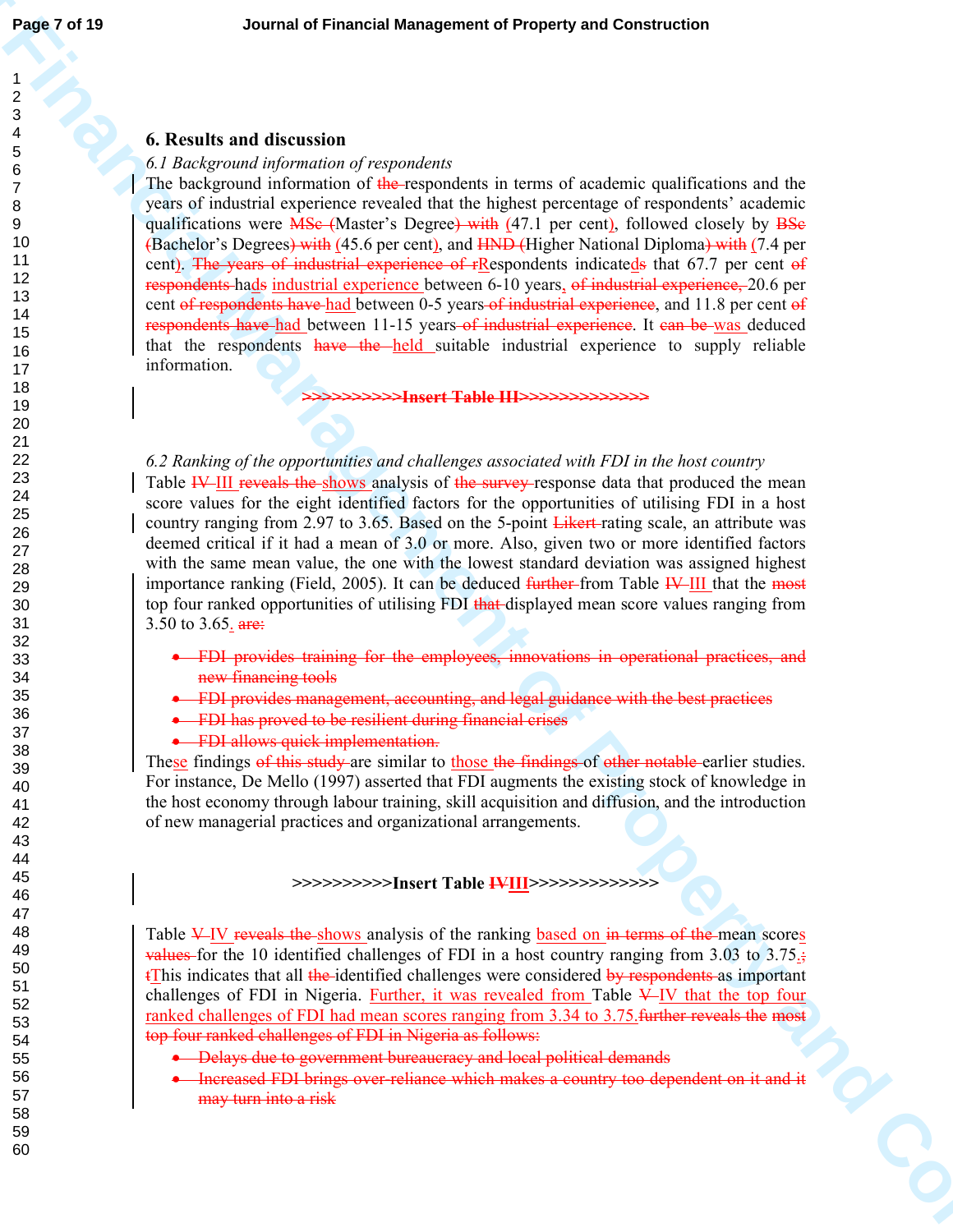- Domestic firms may suffer if they are relatively uncompetitive
- Sophisticated foreign investors can use their skills to strip the company of its value without adding any.

On the other hand, tThe two factors that were ranked least lowest are: 'language and cultural barrier may pose problems between the investor and the host country'; and 'loss of control by host country' with their mean scores values of  $3.03$  and  $3.06$ , respectively. Although these aforementioned two factors were ranked least lowest, but considering their mean score values are greater than 3.0, it indicates that they are considered important. highly ranked factors as well. These findings of this study are similar to previous studies. Bruno and Campos (2013) found out that the effects of FDI are mostly negative or that the evidence for its benefits is weak at best, particularly in developing countries.

#### **>>>>>>>>>>Insert Table V IV>>>>>>>>>>>>>**

*6.3 Factor analysis of the opportunities and challenges associated with FDI on a host country*

**Journal of Financial Management of Property and Construction**<br> **Journal of Financial Management of Property and Construction**<br> **Construction**<br> **Construction**<br> **Construction**<br> **Construction**<br> **Construction**<br> **Construction** Table VI V shows indicates the results of the Principal Component Analysis (PCA) conducted on eight identified factors for opportunities of utilising FDI on a host country. Table VI shows tThe three components that had eigenvalues greater than 1. The three components were retained for further investigation after satisfying either Kaiser's criterion or eigenvalues (i.e. eigenvalues greater than 1). This is supported by K'Akumu *et al.* (2013) that eigenvalues are useful in factor analysis as a "deciding criteria as to what are the most important factors to be considered in the analysis". Table VI contains the three factors with their eigenvalues, the percentage of the variance, and the cumulative percentage of the variance in each factor. It can be seen from Table VI that the eigenvalues for the three factors were ranging from 1.036 to 3.301. The total variance explained by the  $1<sup>st</sup>$  factor is 28.486 per cent, the  $2^{nd}$  factor is 26.714 per cent and the  $3^{rd}$  factor is 15.276 per cent. The cumulative percentage of variance explained by extracted three factors accounted for 70.476 per cent.

#### **>>>>>>>>>>Insert Table VI V>>>>>>>>>>>>>**

Table VII-VI shows the principal factor extraction with a varimax rotation conducted on the eight identified factors for the opportunities of utilising FDI on a host country. The rotation matrix converged in six iterations. It can be seen from Table VII that the factor loadings ranges ranging from 0.581 to 0.924, this implies implying that there is no need to eliminate any variable from the analysis. This approach was corroborated by earlier researchers. For instance, Kline (2002) claimed that variables with a factor loading of 0.30 or higher can be considered as important. This is affirmed by Brown (2009) that variables with factor loadings near 1 are clearly important in the interpretation of the factor, and variables that factor loadings near 0 are clearly unimportant. The result of analysis grouped the eight identified factors into three principal interpretable factors with their components, viz: factor 1: knowledge spillovers; factor 2: capital for new investment; and factor 3: resilience during<br>
financial crises.<br>
>>>>>>>>>>>>>>>Finsert Table <del>VH VI</u>>>>>>>>>>>>>>>>><br>
+^d-as follows:</del> financial crises.

**>>>>>>>>>>Insert Table VII VI>>>>>>>>>>>>>** 

The three principal factors derived are interpreted as follows: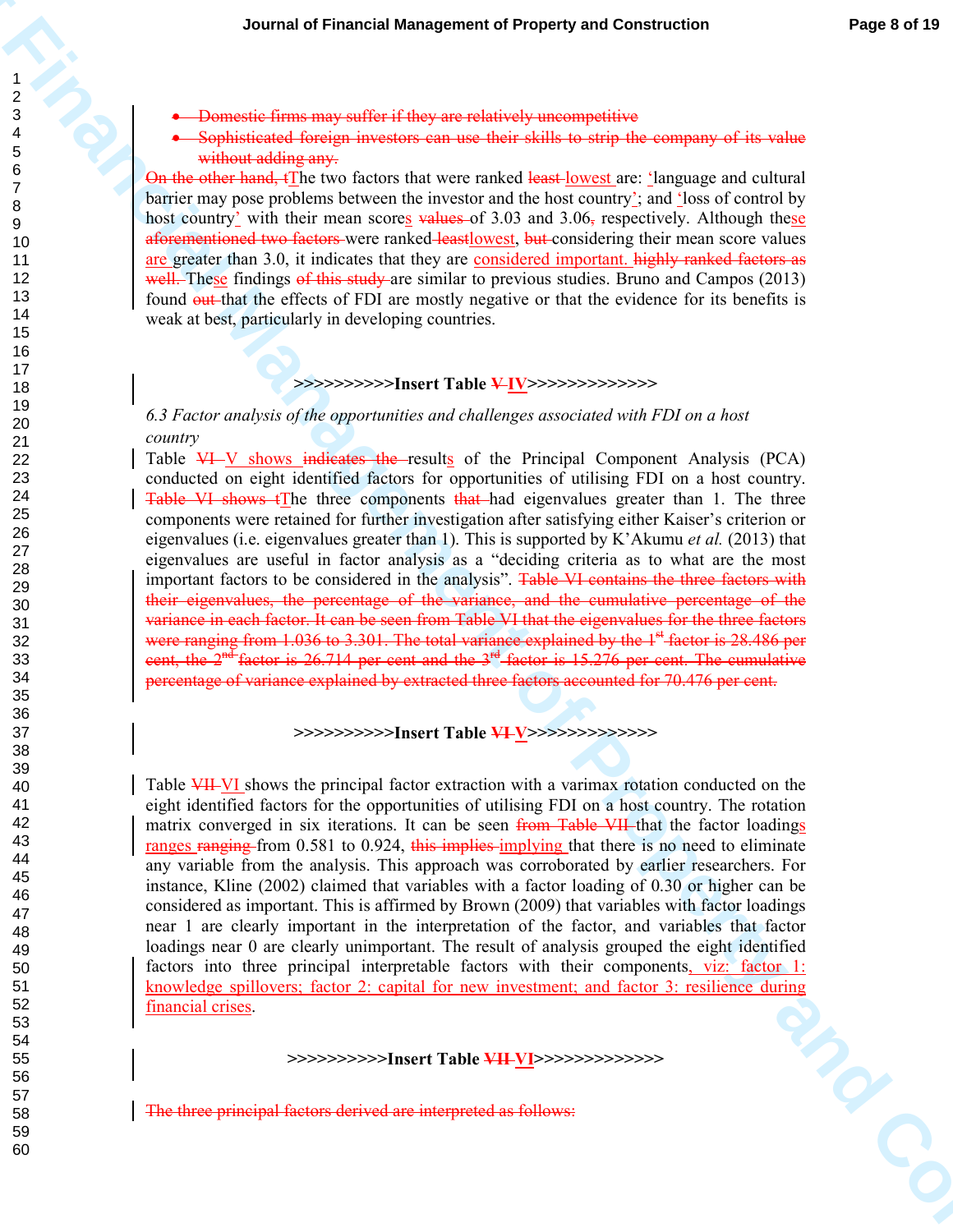• Factor 1: knowledge spillovers

• Factor 2: capital for new investment

• Factor 3: resilience during financial crises.

**Page 19 of 19**<br> **Journal of Financial Management of Property and Construction<br>
19 of Theories Coupled on the two stressor matrix**  $\frac{1}{2}$ **<br>
19 of Theories Coupled on the stressor matrix**  $\frac{1}{2}$ **<br>
19 of Theories Coupled** *Factor 1: knowledge spillovers*: This factor accounts for 28.49 per cent of the total variance of opportunities for utilising FDI on a host country. The three components of knowledge spillovers as a factor include: FDI provides training for the employees, innovations in operational practices, and new financing tools; FDI contributes to corporate tax revenues in a host country; and FDI provides management, accounting, and legal guidance with the best practices. These three components have a high factor loading of 0.822, 0.803, and 0.735, respectively. This finding was similar to previous studies. For instance, Alfaro (2014) asserted that FDI embodies capital, technology, and know-how. Spillover mechanisms include direct knowledge transfer through partnership, the opportunity to learn from the innovation and experience of foreign firms and interaction and movement in labour markets. These are essential for developing countries to industrialise, develop, and create jobs so as to alleviate the poverty situation in their countries.

*Factor 2: capital for new investment*: This factor accounts for 26.71 per cent of the total variance of opportunities for utilising FDI on a host country. The four components are: the risk involved is reduced; FDI reduces the disparity that exists between costs and revenues, especially when they are calculated in different currencies; FDI allows diversification; and FDI allows quick implementation. These four components have a factor loading of 0.872, 0.642, 0.638, and 0.581, respectively. It is believed that one reason policymakers give for promoting FDI in developing countries is the scarcity of capital for new investment. Thus, foreign investors provide additional capital when they set up new enterprises in local markets.

*Factor 3: resilience during financial crises*: This factor accounts for 15.28 per cent of the total variance of opportunities for utilising FDI on a host country. The only component is FDI has proved to be resilient during financial crises with a high factor loading of 0.924. The resilience of FDI during financial crises led many developing countries to regard it as the private capital inflow of choice. Loungani and Razin (2001) asserted that in East Asian countries, FDI was remarkably stable during the global financial crises of 1997-98. Also, the resilience of FDI during financial crises was also evident during the Mexican crisis of 1994- 95 and the Latin American debt crisis of the 1980s.

Similarly, Table VIII VII indicates the result of the Principal Component Analysis (PCA) conducted on 10 identified challenges of FDI on a host country. It can be seen from the Table VIII that the three components had eigenvalues greater than 1; thus, they were retained for further investigation. Further, Table VIII contains the three factors with their eigenvalues, the percentage of the variance, and the cumulative percentage of the variance in each factor. As indicated in Table VIII the eigenvalues for the three factors were ranging from 1.115 to 4.526. The total variance explained by the  $1<sup>st</sup>$  factor is 29.923 per cent, the  $2<sup>nd</sup>$  factor is 21.747 per cent, and the 3<sup>rd</sup> factor is 18.305 per cent. The cumulative percentage of variance explained by extracted three factors accounted for 69.975 per cent.

# >>>>>>>>>>>Insert Table <del>VIII</del>-VII>>>>>>>>>>>>>

Table **IX**-VIII shows the principal factor extraction with a varimax rotation conducted on 10 identified challenges of FDI on a host country. The rotation matrix converged in seven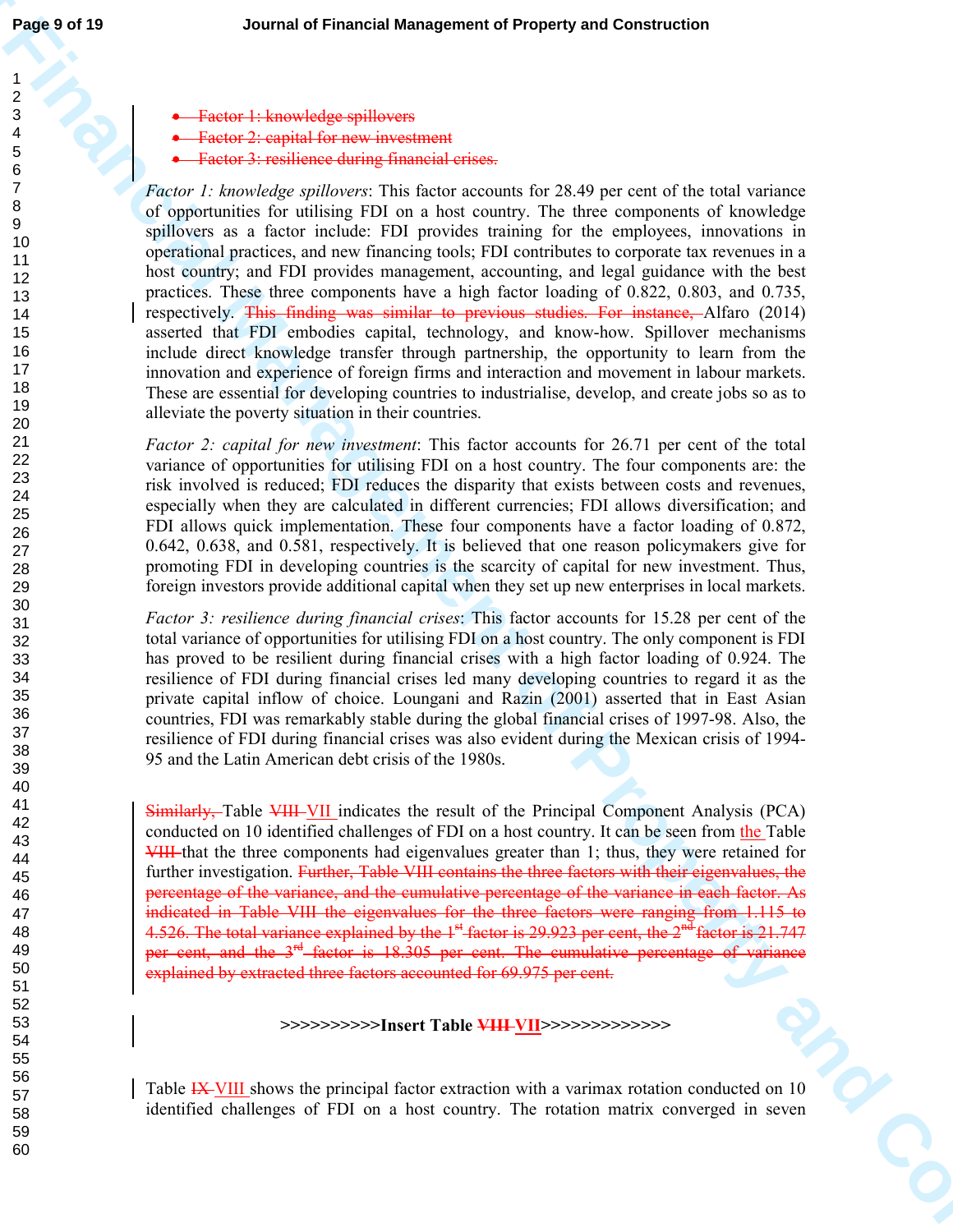iterations and the factor loadings were ranging from 0.594 to 0.848,.  $\mathbf{f}$  This implies that there is no need to eliminate any variable from the analysis, so  $\overline{\text{--}$  Thus, the result of analysis grouped the 10 identified challenges into three principal interpretable factors with their components, viz: factor 1:loss of ownership advantage and additional costs; factor 2: crowding-out of national firms; and factor 3: administrative bottleneck and overdependence.

#### **>>>>>>>>>>Insert Table IX VIII>>>>>>>>>>>>>**

The three principal factors derived are interpreted as follows:

- Factor 1: loss of ownership advantage and additional costs
- Factor 2: crowding out of national firms
- Factor 3: administrative bottleneck and overdependence

**Journal of Financial Management of Property and Construction**<br> **Journal of Financial Management of Property and Construction**<br> **Journal of the financial Management of Property and Construction**<br> **Journal of the financial** *Factor 1: loss of ownership advantage and additional costs*: This factor accounts for 29.92 per cent of the total variance of the challenges of FDI on a host country. The five components are: percentage restrictions on investments and ownership; high travel abroad and communications expenses; language and cultural barrier may pose problems between the investor and the host country; extra expenses incurred for management talent to train staff and managers in the host country; and domestic firms may suffer if they are relatively uncompetitive. These five components have a factor loading of 0.812, 0.801, 0.732, 0.693, and 0.594, respectively. This finding was similar to Dunning's (1988) that for a firm to engage in FDI, the firm must possess ownership of some specific tangible or intangible asset or skill that gives it an advantage over other firms; otherwise, it would not be able to overcome the additional costs such as the costs of dealing with foreign administrators, and transportation among others.

*Factor 2: crowding-out of national firms*: This factor accounts for 21.75 per cent of the total variance of the challenges of FDI on a host country. The three components include: sophisticated foreign investors can use their skills to strip the company of its value without adding any; FDI takes a longer time to set up; and loss of control by the host country. These three components have a high factor loading of 0.848, 0.743, and 0.723, 0.693, respectively. This finding was supported by the claimed that MNCs create distortions within the local economy by squeezing out local entrepreneurs; employing inappropriate capital-intensive technologies leading to unemployment; worsening the distribution of income, and altering consumer tastes and undermining the local culture.

*Factor 3: administrative bottleneck and overdependence*: This factor accounts for 18.31 per cent of the total variance of the challenges of FDI on a host country. The two components are: delays due to government bureaucracy and local political demands; and increased FDI brings over-reliance which makes a country too dependent on it and it may turn into a risk. These two components have a high factor loading of 0.835, and 0.808, respectively. This finding is supported by Anyanwu (1993) that FDI is more exploitative and imperialistic in nature, thus ensuring that the host country absolutely depends on the home country and her capital.

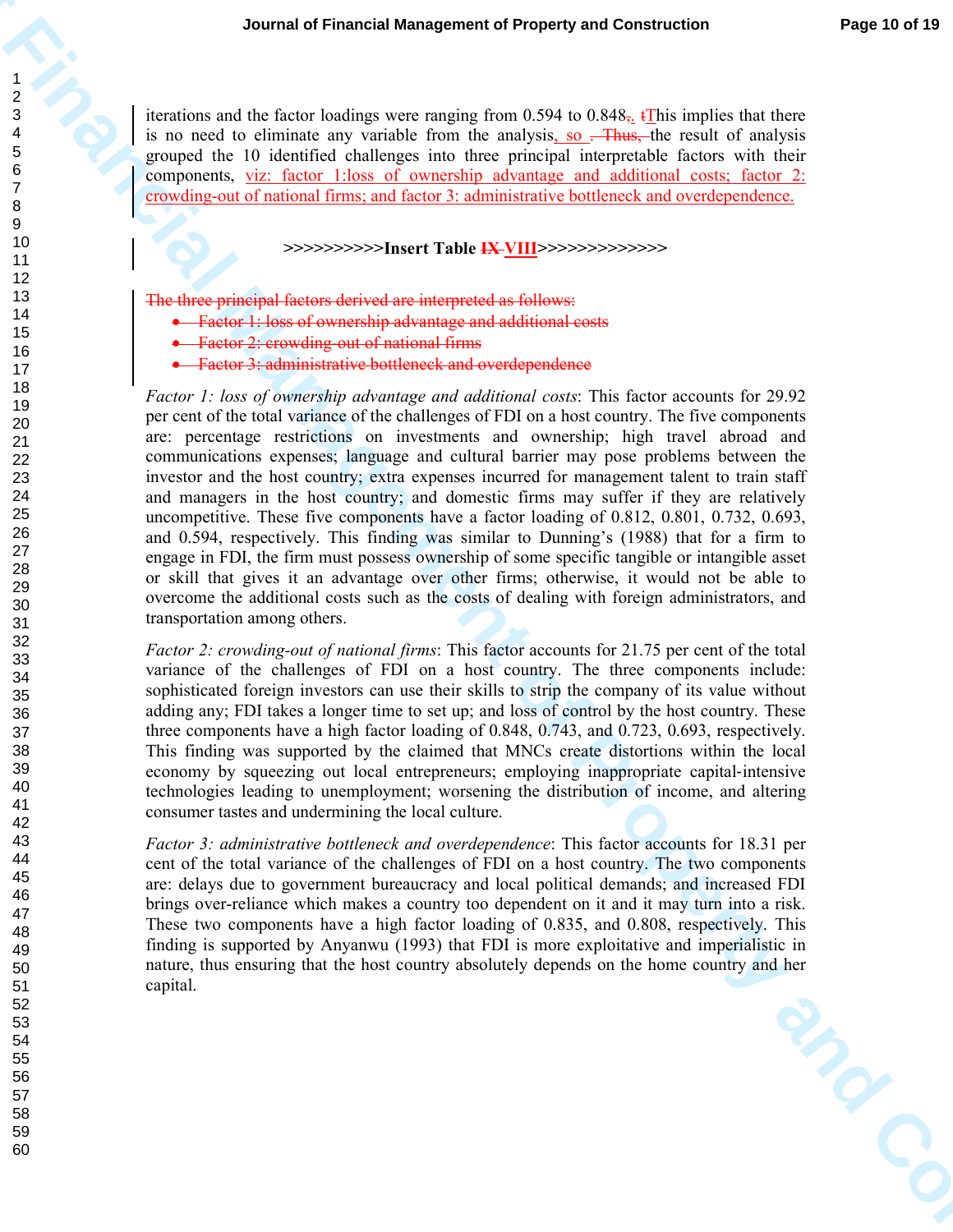*6.4 Relationship between FDI inflows to the construction sector, and contributions of the construction sector to total GDP in Nigeria*

Table  $XIX$  shows the FDI inflows to Nigeria economy and the construction sector, total GDP, and contribution of the construction sector to total GDP from 2000-2013.

#### **>>>>>>>>>>Insert Table XIX>>>>>>>>>>>>>**

To establish whether there is a relationship between FDI inflows to the construction sector and the total GDP, correlation with log analysis was conducted. instead of regression because the purpose of the analysis was not a prediction but simply to show the relationship between the dependent and independent variables (Tabachnick and Fidell, 1996). In this respect, the following hypotheses were postulated:(1) there is no significant relationship between FDI and total GDP; and (2) there is no significant relationship between the contributions of the FDI inflows in the construction sector and the total GDP of country's economy.

1. There is no significant relationship between FDI and total GDP.

2. There is no significant relationship between the contributions of the FDI inflows in the construction sector and the total GDP of country's economy.

Analysis of the extract from Table  $X$ -IX yielded Table  $X$ -I,  $X$ , which is presented as follows:

#### **>>>>>>>>>>Insert Table XI X>>>>>>>>>>>>>**

It can be seen from the Table XI that there is a significant relationship between FDI and total GDP, which gives a value of 0.997 with recorded *p*-value of 0.000 (i.e.  $p<0.05$ ). This confirms that null hypothesis should be rejected. On the second hypothesis, the result indicates a significant relationship exist between the contributions of the FDI inflows in the construction sector and the total GDP of the economy, which gives a value of 0.873 with recorded *p*-value of 0.000 (i.e.  $p<0.05$ ). This implies that null hypothesis should be rejected. This study finding was similar to previous studies. For instance, Puapan (2014) found out a strong statistically significant positive effect of FDI on the output in the construction sector in Thailand.

#### **7. Conclusions**

**Page 11 of 13**<br>
Journal of Processing Amender (P) rights on the construction scene, and construction syles.<br>  $\vec{r}$  A Robertonial Amender (P) rights on the construction scene, and construction syles.<br>
The second matrix This study provided the empirical evidence on the opportunities and challenges associated with Foreign Direct Investment (FDI) on the host country. The study further examined the trend of FDI inflows to the construction sector for the period 2000-2013, and established the relationships between contributions of the construction sector to Nigerian's Gross Domestic Product (GDP). The period examined witnessed stable economic conditions. In achieving this, a comprehensive review, a questionnaire survey and archival data were conducted. The study revealed the most-top four ranked opportunities of utilising FDI as follows: FDI provides training for the employees, innovations in operational practices, and new financing tools; FDI provides management, accounting, and legal guidance with the best practices; FDI has proved to be resilient during financial crises; and FDI allows quick implementation. The study further-showed the most-top four ranked challenges associated with FDI on the host country to include: delays due to government bureaucracy and local political demands;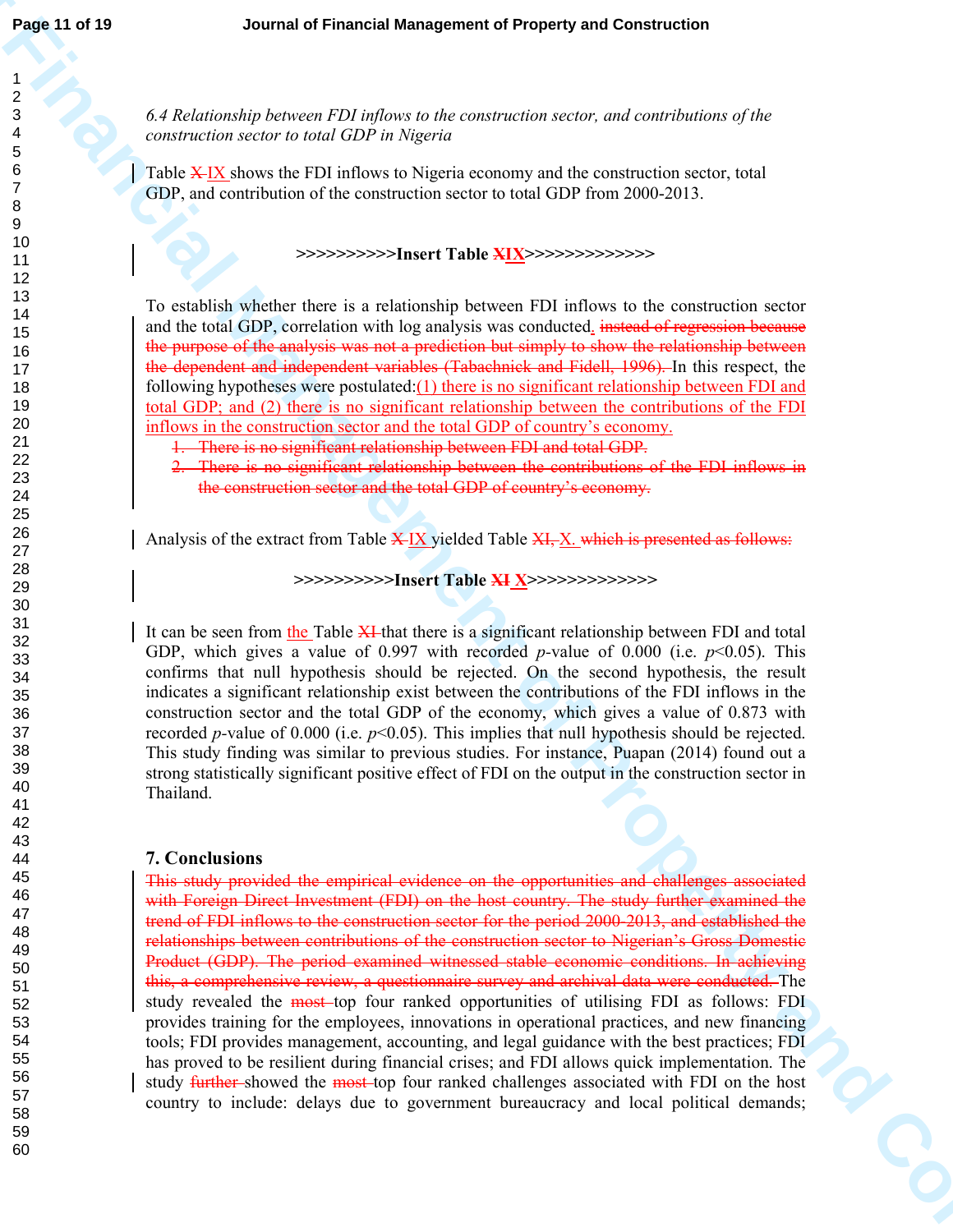increased FDI brings over-reliance which makes a country too dependent on it and it may turn into a risk; domestic firms may suffer if they are relatively uncompetitive; and sophisticated foreign investors can use their skills to strip the company of its value without adding any.

The study, through fFactor analysis, grouped the eight identified opportunities of utilising FDI into three principal factors. The factors to include: knowledge spillovers; capital for new investment; and resilience during financial crises. In the same vein Similarly, the study, through factor analysis, further grouped the 10 identified challenges associated with the utilisation of FDI into three major factors. These to include: loss of ownership advantage and additional costs; crowding-out of national firms; and administrative bottleneck and overdependence. Based on the hypotheses tested in this study, the study found a A significant relationship between FDI and total GDP of the host country was found, and a significant relationship between the contributions of FDI inflows in the construction sector and the total GDP of a country's economy. It is on tThis premise, that this the study established that FDI inflows in the construction sector have a positive relationship with economic growth in developing countries.

**Journal of Financial Management of Property and Construction Pape 12 of Pape 12 of Pape 12 of Pape 12 of Pape 12 of Pape 12 of Pape 12 of Pape 12 of Pape 12 of Pape 12 of Pape 12 of Pape 12 of Pape 12 of Pape 12 of Pape** The findings of this study are very interesting and important, provideing greater insights and empirical evidence on the positive relationship between FDI inflows in the construction sector and the total GDP of the host country. These findings will be beneficial to policymakers, particularly in the developing countries to promote FDI with special considerations for the construction sector of the economy. Also, the study fFindings will also enable policymakers to carefully review the sectoral basis on how to facilitate FDI promotion policies to be more productive and beneficial for the developing countries. This study is not without limitations. Although the use of questionnaire survey allows large sample to be captured, other methods such as interviews which can complement questionnaire survey in revealing the host country's specific opportunities and challenges associated with FDI were not used. Therefore, further studies should be conducted in other developing countries to derive specific opportunities and challenges associated with the utilisation of FDI on each host country.

#### **References**

- Adeyemi, A. Y., Oladapo, A. A. and Akindele, O. (2005), "Balancing globalisation, glocalisation and the sustainable development equation in the Nigerian construction industry", Paper presented at the 3rd Postgraduate Conference, 9-11 October, Johannesburg.
- Africa Development Bank (AfDB) (2016), African economic outlook: sustainable cities and structural transformation, available at: https://www.afdb.org/fileadmin/uploads/afdb/Documents/Publications/AEO\_2016\_Re port Full English.pdf (Accessed 15 September 2017).
- Aibinu, A. A. and Jagboro, G. O. (2002), "The effects of construction delay on project delivery in Nigerian construction industry", *International Journal of Project Management,* Vol. 20 No. 8, pp. 593-599.
- Akinlo, A. E. (2004), "Foreign direct investment and growth in Nigeria: an empirical investigation", *Journal of Policy Modelling*, Vol. 26 No.5, pp. 627-639.
- Alfaro, L., Chanda, A., Kalemli-Ozcan, S. and Sayek, S. (2010), "How does foreign direct investment promote economic growth? Exploring the effects of financial markets on linkages". *Journal of Development Economics,* Vol. 91 No. 2, pp. 242-256.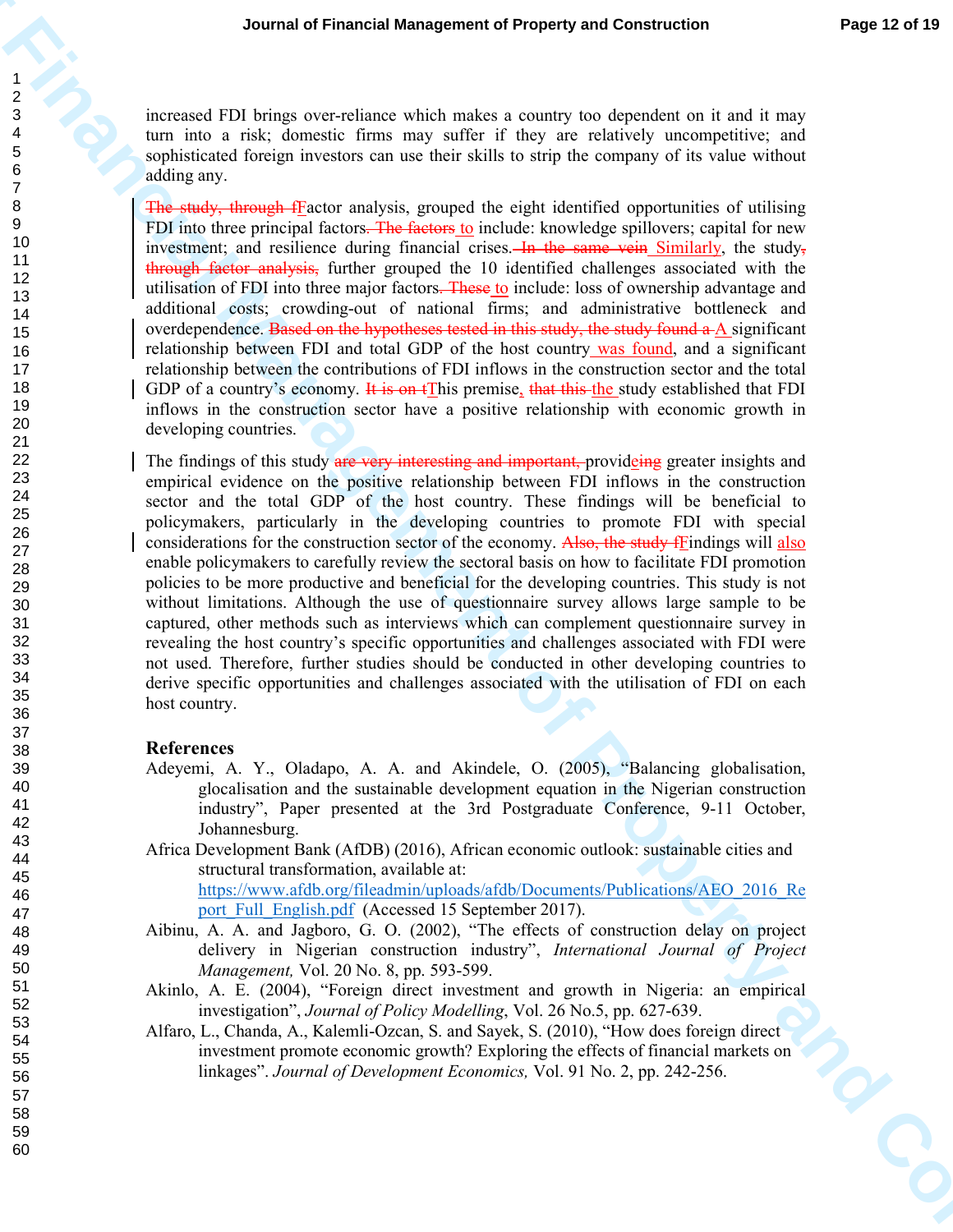60

Alfaro, L. (2014), "Foreign direct investment: effects, complementarities, and promotion", Working Paper 15-006, National Bureau of Economic Research (NBER), Cambridge, MA.

Amadeo, K. (2013) Foreign direct investment (FDI), available at:

http://useconomy.about.com/od/tradeterms/g/Foreign-Direct-Investment-FDI-

Definition.htm (Accessed 25 September 2017).

- Anyanwu, J. C. (1993) *Monetary economics: theory policy and institution*, Hybrid Publishers Ltd: Onitsha.
- Anyanwu, J. C. (2011), Determinants of foreign direct investment inflow to Africa, 1980- 2007. Working Paper No 136, African Development Bank, Tunisia.
- Asiedu, E. (2003), "Capital controls and foreign direct investment", *World Development*, Vol. 32 No.3, pp. 479-490.
- Asiedu, E. (2006), "Foreign direct investment in Africa: the role of natural resources, market, size, government policy, institutions and political stability", *World Economy*, Vol. 29 No. 1, pp. 63-77.
- Ayanwale A.B. (2007), "FDI and economic growth: evidence from Nigeria", Africa Economic Research Consortium Paper 165, AERC, Nairobi.
- Babatunde, S.O. and Perera, S. (2017), "Barriers to bond financing for public-private partnership infrastructure projects in emerging markets: A case of Nigeria", *Journal of Financial Management of Property and Construction*, Vol. 22 No.1, pp.2-19.
- Badu, E., Edwards, D.J., Owusu-Manu, D. and Brown, D.M. (2012), "Barriers to the implementation of innovative financing (IF) of infrastructure", *Journal of Financial Management of Property and Construction*, Vol. 17 No. 3, pp. 253-273.
- Baldwin, R., Braconier, H. and Forslid, R. (2005), "Multinationals, endogenous growth, and technological spillovers: theory and evidence", *Review of International Economics,*  Vol. 13 No.5, pp. 945–963.
- Bamisile, A. (2004). *Building Production Management*. Lagos, Foresight Press Limited, Nigeria.
- Blomström, M. and Kokko, A. (2003), "The economics of foreign direct investment incentives", NBER Working Paper 9489, National Bureau of Economic Research, Cambridge, MA.
- Borensztein, E., De Gregorio, J. and Lee, J. (1998), "How does foreign investment affect economic growth? *Journal of International Economics,* Vol. 45 No.1, pp. 115–135.
- Brown, J. D. (2009), "Choosing the right type of rotation in PCA and EFA", *JALT Testing and Evaluation SIG newslettter,* Vol.13 No.3, pp. 20-25.
- Bruno, R. L. and Campos, N. F. (2013), "Re-examining the conditional effect of foreign direct investment", Discussion Papers 7458, Institute for the Study of Labour (IZA), Germany.
- Central Bank of Nigeria (CBN) (2013), "Economic report for the first half of 2013", available at: http://www.cenbank.org/documents/annualreports.asp (Accessed 20 July 2015).
- **Page 13 of 19**<br>
Journal of Financial Management of Property and Construction<br>
1. Although (1961). Turning direct involvement of Fiest, correspondent of Construction<br>
VA (2013). Turning the intervention of Construction Th Dainty, A. (2007) "A Call for Methodological Pluralism in Built Environment Research", *Proceedings of the Third Scottish Conference for Postgraduate Researchers of the Built and Natural Environment*, Glasgow Caledonian University, November 20-22, pp. 1-10.
	- Dees, S. (1998), "Foreign direct investment in China: determinants and effects", *Economics of Planning,* Vol. 31 No. 2, pp. 175–194.
	- De Mello, L. R. (1997), "Foreign direct investment in developing countries and growth: a selective survey", *Journal of Development Studies,* Vol. 34 No.1, pp.1-34.
	- De Silva, D. (2011), "Foreign direct investment (FDI) in the context of trade and economic development", *Sri Lankan Journal of Management,* Vol.16 No1/2, pp.1-40.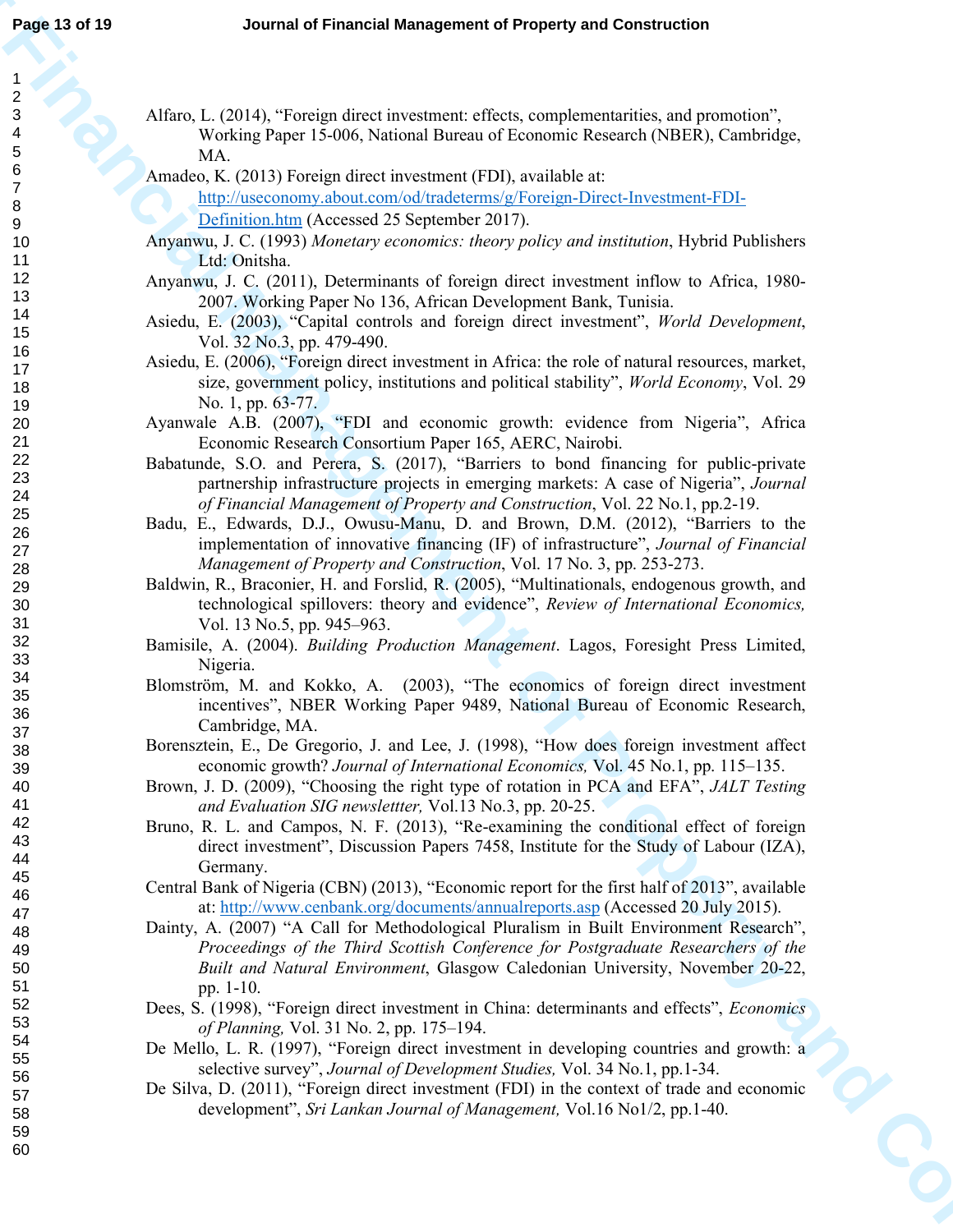- Dunning, J. H. (1988), "The eclectic paradigm of international production: a restatement and some possible extensions", *Journal of International Business Studies*, Vol. 19 No.1, pp. 1-31.
- Dupasquier, C. and Osakwe, P. N. (2006), "Foreign direct investment in Africa: performance, challenges, and responsibilities", *Journal of Asian Economics,* Vol. 17 No.2, pp. 241– 260.
- Durham, J. (2004), "Absorptive capacity and the effects of foreign direct investment and equity foreign portfolio investment of economic growth" *European Economic Review,*  Vol. 48 No. 2, pp. 285-306.
- Eaton, J. and Kortum, S. (1996), "Trade in ideas: productivity and patenting in the OECD" *Journal of International Economics,* Vol. 40 No. 3/4, pp. 251–278.
- Edwards, S. (2001), "Capital mobility and economic performance; are emerging market economies different? Working Paper W8076, National Bureau of Economic Research, Cambridge: MA.
- **Journal of Financial Management of Property and Construction<br>
<b>Journal of The Construction**<br> **Journal of The Construction**<br> **Download Construction**<br> **Journal of Construction**<br> **Journal of Construction**<br> **Download Constru** Ernst and Young (2014), Africa by numbers a focus on Nigeria special report issued for: World Economic Forum on Africa, available at: http://www.ey.com/Publication/vwLUAssets/EY-Nigeria-Country-Report/\$FILE/EY-Nigeria-Country-Report.pdf (Accessed 15 September 2017).
	- Famakin, I.O., Aje, I.O. and Ogunsemi, D.R. (2012), "Assessment of success factors for joint venture construction projects in Nigeria", *Journal of Financial Management of Property and Construction*, Vol. 17 No. 2, pp. 153-165.
	- Fellows, R. R. and Liu, A. (2008) *Research Methods for Construction*, Wiley-Blackwell Science, London.
	- George, D. and Mallery, P. (2003). *SPSS for windows step by step: a simple guide and reference 11.0 update*, Allyn and Bacon, Boston.
	- Görg, H. E. and Strobl, E. (2003), "Footloose multinationals? *The Manchester School,* Vol. 71, pp. 1-19.
	- Görg, H., Hanley, A. and Strobl, E. (2011), "Creating backward linkages from multinationals: is there a role for financial incentives?" *Review of International Economics,* Vol. 19 No. 2, pp. 245-259.
	- Haskel, J. E., Pereira, S. C. and Slaughter, M. J. (2007), "Does inward foreign direct investment boost the productivity of local firms?" *Review of Economics and Statistics,*  Vol. 89 No. 3, pp. 482-496.
	- Holt, G. D. and Goulding, J. S. (2017), "The "ological-triad": considerations for construction management research", *Journal of Engineering, Design and Technology*, Vol. 15 No.3, pp.286-304.
	- Howes, R. and Robinson, H. (2005), *Infrastructure for the built environment: global procurement strategies*, Butterworth-Heinemann, UK.
	- Kaiser, H. (1974), "An index of factorial simplicity", *Psychometrika,* Vol. 39 No.1, pp. 31- 36.
	- K'Akumu, O. A., Jones, B. and Yang, J. (2013), "Factor analysis of the market environment for artisanal dimension stone in Nairobi, Kenya", *Journal of Construction in Developing Countries,* Vol. 18 No. 2, pp. 15-32.
	- Kline, P. (2002) *An Easy Guide to Factor Analysis*, Routledge: London.
	- National Bureau of Economic Research, Cambridge, MA.
	- Lipsey, R. E. (2002), "Home and host country effects of FDI", NBER Working Paper 9293,<br>
	National Bureau of Economic Research, Cambridge, MA.<br>
	Loungani, P. and Razin, A. (2001), "How beneficial is a foreign direct investmen Loungani, P. and Razin, A. (2001), "How beneficial is a foreign direct investment for developing countries?" available at: http://www.imf.org/external/pubs/ft/fandd/2001/06/loungani.htm
		- (Accessed 2 February 2016).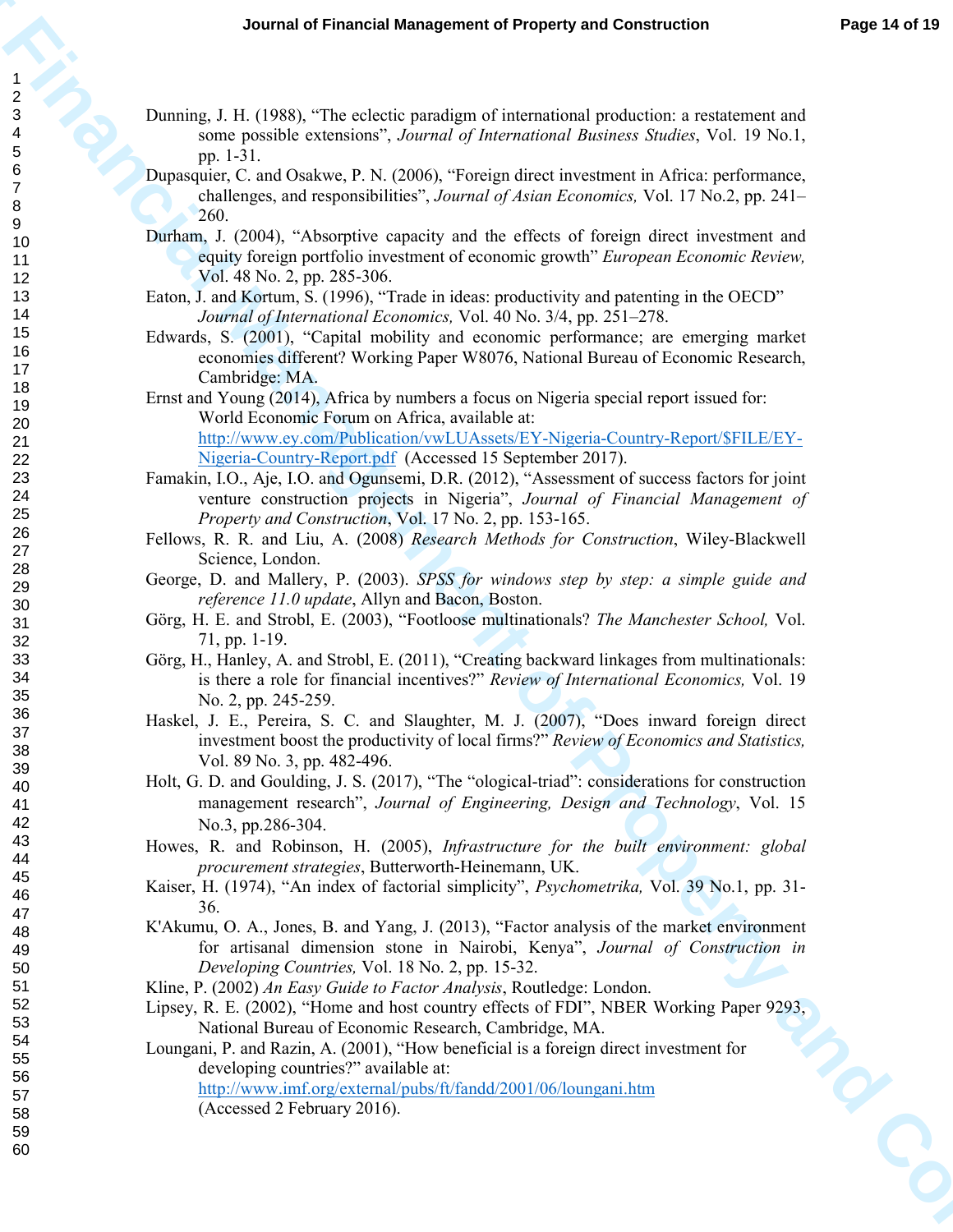- Love, P. D., Holt, G. D. and Li, H. (2002), "Triangulation in construction management research", *Engineering, Construction and Architectural Management,* Vol. 9 No. 4, pp. 294-303.
- Lund, M. T. (2010), Foreign direct investment: catalyst of economic growth? PhD Thesis, the University of Utah, United States.
- National Bureau of Statistic (NBS), 2016), Nigerian Gross Domestic Product Report: Quarter one, Issue 9 No. 1, pp. 1-22.
- OECD (2008), The social impact of foreign direct investment, available at https://www.oecd.org/els/emp/The-Social-Impact-of-foreign-direct-investment.pdf ((Accessed 15 September 2017).
- Oladapo, A. A. (2007), "A quantitative assessment of the cost and time impact of variation orders on construction projects", *Journal of Engineering, Design and Technology,*  Vol. 5 No. 1, pp. 35-48.
- Pallant, J. (2010) *SPSS survival manual: a step by step guide to data analysis using SPSS for windows*, McGraw-Hill, New York.
- Puapan, P. (2014), *Assessment of FDI impact on Thailand's production sectors: implications for investment promotion activities*, Institute of Developing Countries (IDE), JETRO, Japan.
- Romer, P. (1986), "Increasing returns and long‐run growth", *The Journal of Political Economy,* Vol. 94*,* pp.1002‐1037.
- Saunders, M., Lewis, P. and Thornhill, A. (2012), *Research Methods for Business Students*, Pearson, New York.
- Sutrisna, M. (2009), Research methodology in doctoral research: understanding the meaning of conducting qualitative research, Working Paper, *In*: Ross, A. (Ed.), proceedings of the Association of Researchers in Construction Management (ARCOM) Doctoral Workshop, Liverpool, UK, 12 May 2009, pp.48-57.
- Tabachnick B. G and Fidell L. S. (1996) *Using multivariate statistics*, HarperCollins College Publishers, New York.
- Thadani, R. (2011), Advantages and disadvantages of FDI, available at: http://www.buzzle.com/articles/advantages-.pdf (Accessed 25 September 2017).
- UNCTAD (2006) *FDI from developing and transition economies: implications for development*, UNCTAD, New York.
- UNCTAD (2009a) *World investment directory*, UNCTAD, New York.
- UNCTAD (2009b) *Investment policy review of Nigeria,* UNCTAD, New York.
- UNCTAD (2015) *World investment report: reforming international investment governance*, UNCTAD, New York.
- Vetiva (2011), "Construction industry reports a haven of opportunities", available at: http://www.proshareng.com/admin/upload/reports/ (Accessed 25 October 2015).
- Zhang, K. (2001), "Does foreign direct investment promote growth? Evidence from East Asia and Latin America" *Contemporary Economic Policy*, Vol. 19 No. 2, pp.175-185.

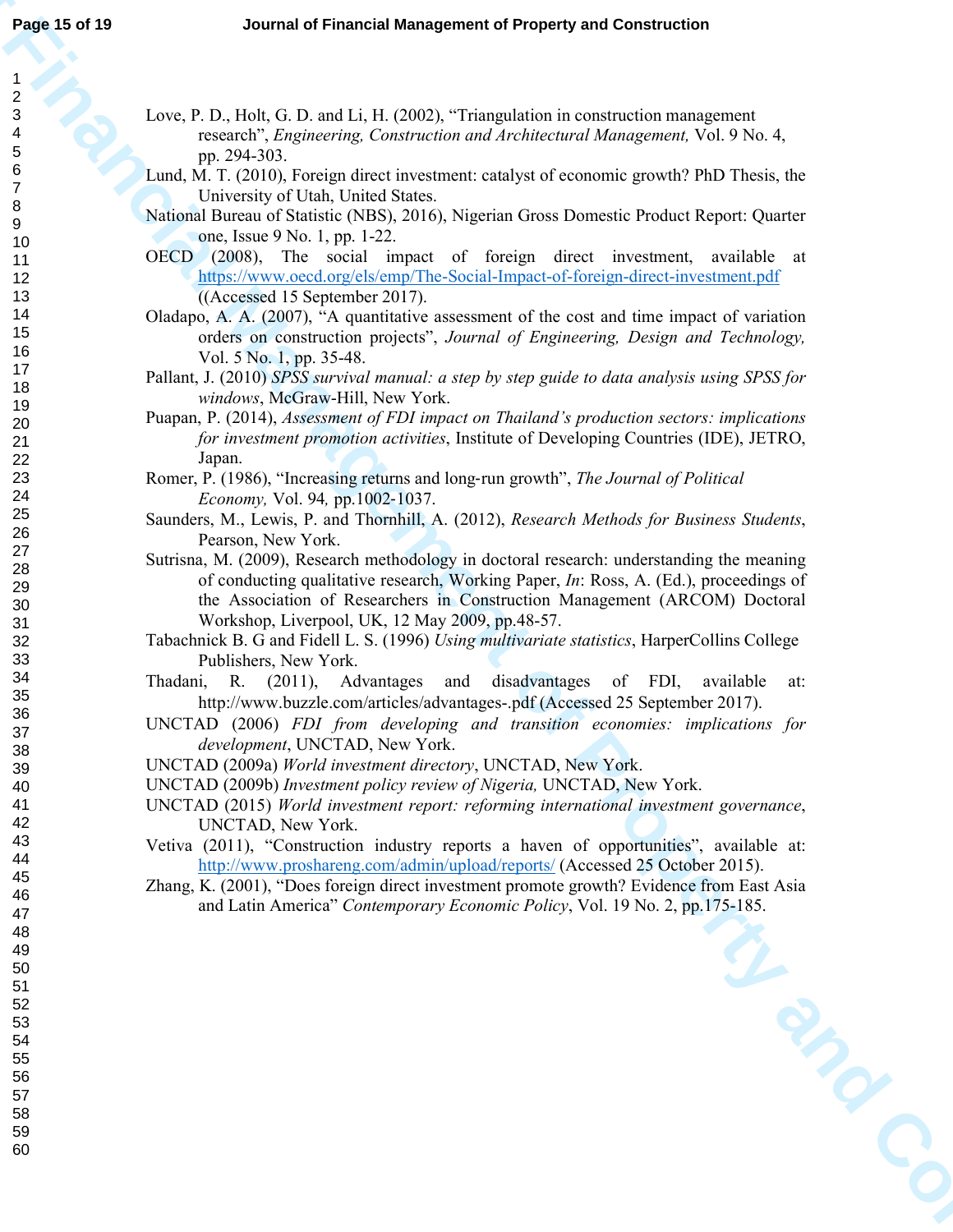### **List of Tables**

| Opportunities                                                                         | Reference                                          |
|---------------------------------------------------------------------------------------|----------------------------------------------------|
| 1. FDI provides training for the employees, innovations                               | Zhang 2001; Durham, 2004 Haskel et                 |
| in operational practices, and new financing tools                                     | al. 2007; Thadani, 2011                            |
| 2. FDI provides management, accounting, and legal<br>guidance with the best practices | Görg and Strobl, 2003; OECD, 2008;<br>Amadeo, 2013 |
| 3. FDI has proved to be resilient during financial crises                             | De Silva, 2011; Thadani, 2011                      |
| 4. FDI allows quick implementation                                                    | Thadani, 2011; Amadeo, 2013                        |
| 5. FDI contribute to corporate tax revenues in the host                               | De Silva, 2011; Amadeo, 2013                       |
| country                                                                               |                                                    |
| 6. FDI reduces the disparity that exists between costs                                | Loungani and Razin, 2001; Thadani,                 |
| and revenues, especially when they are calculated in                                  | 2011                                               |
| different currencies                                                                  |                                                    |
| 7. The risk involved is reduced                                                       | Ernst and Young, 2012; Amadeo, 2013                |
| 8. FDI allows diversification                                                         | Ernst and Young, 2012; Amadeo, 2013                |

| Journal of Financial Management of Property and Construction                                                    |                                                                            |
|-----------------------------------------------------------------------------------------------------------------|----------------------------------------------------------------------------|
| <b>List of Tables</b>                                                                                           |                                                                            |
| Table I: Opportunities associated with the utilisation of FDI on the host country<br>Opportunities              | Reference                                                                  |
| 1. FDI provides training for the employees, innovations<br>in operational practices, and new financing tools    | Zhang 2001; Durham, 2004 Haskel et<br>al. ,2007; Thadani, 2011             |
| 2. FDI provides management, accounting, and legal<br>guidance with the best practices                           | Görg and Strobl, 2003; OECD, 2008;<br>Amadeo, 2013                         |
| 3. FDI has proved to be resilient during financial crises                                                       | De Silva, 2011; Thadani, 2011                                              |
| 4. FDI allows quick implementation<br>5. FDI contribute to corporate tax revenues in the host                   | Thadani, 2011; Amadeo, 2013<br>De Silva, 2011; Amadeo, 2013                |
| country<br>6. FDI reduces the disparity that exists between costs                                               | Loungani and Razin, 2001; Thadani,                                         |
| and revenues, especially when they are calculated in<br>different currencies                                    | 2011                                                                       |
| 7. The risk involved is reduced<br>8. FDI allows diversification                                                | Ernst and Young, 2012; Amadeo, 2013<br>Ernst and Young, 2012; Amadeo, 2013 |
|                                                                                                                 |                                                                            |
| Table II: Challenges associated with the utilisation of FDI on the host country<br>Challenges                   | Reference                                                                  |
| 1. Delays due to government bureaucracy and local<br>political demands                                          | Thadani, 2011; De Silva, 2011                                              |
| 2. Increased FDI brings over-reliance which makes a<br>country too dependent on it and it may turn into a risk  | Thadani, 2011; Amadeo, 2013                                                |
| 3. Domestic firms may suffer if they are relatively<br>uncompetitive                                            | Bruno and Campos, 2013; Amadeo,<br>2013                                    |
| 4. Sophisticated foreign investors can use their skills to<br>strip the company of its value without adding any | Amadeo, 2013                                                               |
| 5. High travel abroad and communications expenses                                                               | De Silva, 2011                                                             |
| 6. FDI takes longer time to set up<br>7. Extra expenses incurred for management talent to                       | Alfaro et al., 2010<br>De Silva, 2011                                      |
| train staff and managers in host country<br>8. Percentage restrictions on investments and ownership             | OECD, 2008; De Silva, 2011                                                 |
| 9. Loss of control by host country<br>10. Language and cultural barrier may pose problems                       | Amadeo, 2013<br>De Silva, 2011                                             |
| between the investor and the host country                                                                       |                                                                            |
|                                                                                                                 |                                                                            |
|                                                                                                                 |                                                                            |
|                                                                                                                 |                                                                            |
|                                                                                                                 |                                                                            |
|                                                                                                                 |                                                                            |
|                                                                                                                 |                                                                            |
|                                                                                                                 | TONIA BIND                                                                 |
|                                                                                                                 |                                                                            |
|                                                                                                                 |                                                                            |
|                                                                                                                 |                                                                            |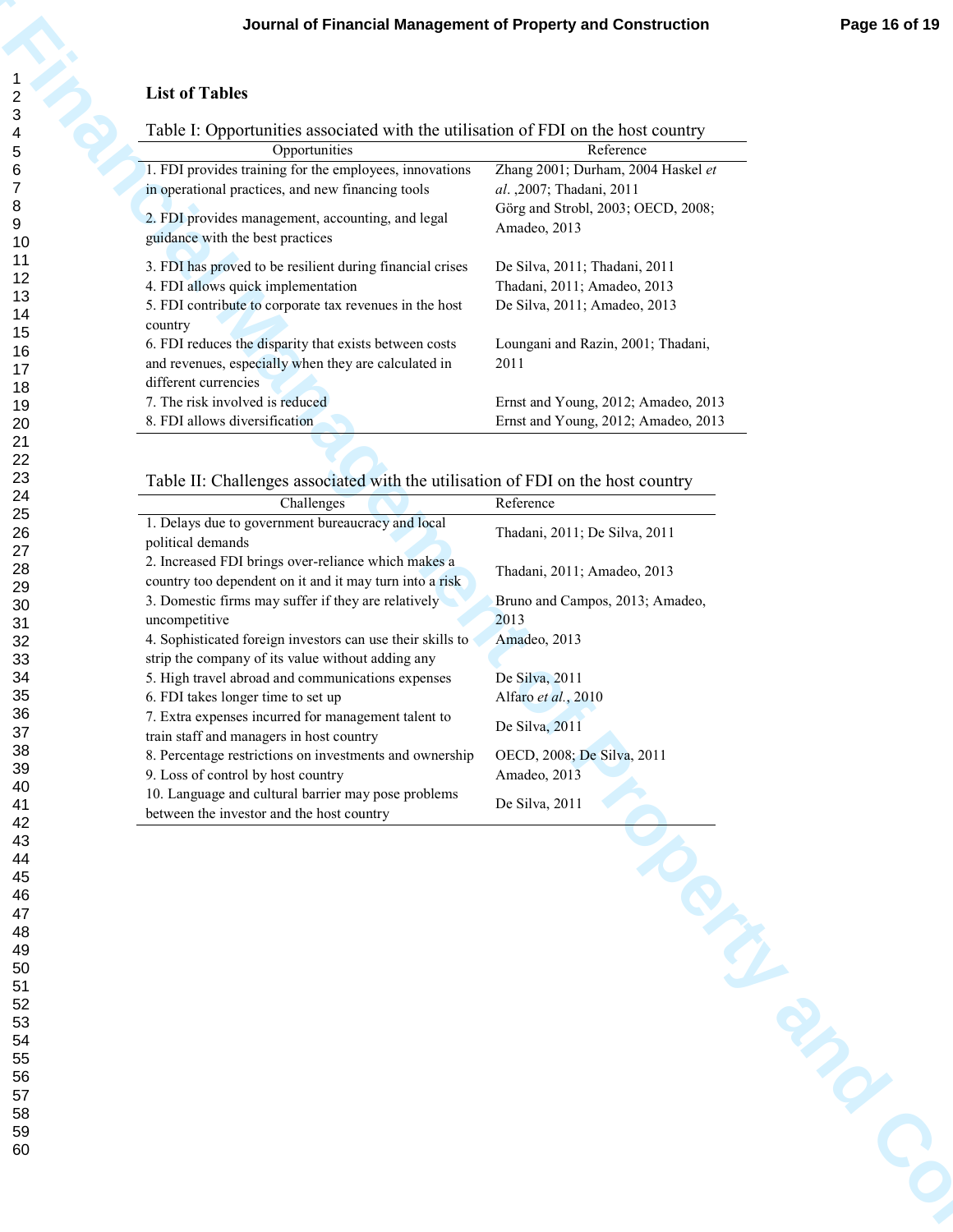#### Table III: Ranking of opportunities for utilising FDI on the host country

| Opportunities                                                                                                | Frequency | Mean<br>score | Std.<br>dev. | Rank |
|--------------------------------------------------------------------------------------------------------------|-----------|---------------|--------------|------|
| 1. FDI provides training for the employees, innovations<br>in operational practices, and new financing tools | 68        | 3.65          | 0.71         |      |
| 2. FDI provides management, accounting, and legal<br>guidance with the best practices                        | 68        | 3.54          | 0.78         | 2    |
| 3. FDI has proved to be resilient during financial crises                                                    | 68        | 3.50          | 0.68         | 3    |
| 4. FDI allows quick implementation                                                                           | 68        | 3.50          | 0.76         | 4    |
| 5. FDI contribute to corporate tax revenues in the host                                                      |           |               |              |      |
| country.                                                                                                     | 68        | 3.38          | 0.77         | 5    |
| 6. FDI reduces the disparity that exists between costs                                                       |           |               |              |      |
| and revenues, especially when they are calculated in                                                         | 68        | 3.34          | 0.84         | 6    |
| different currencies                                                                                         |           |               |              |      |
| 7. The risk involved is reduced                                                                              | 68        | 3.16          | 0.89         |      |
| 8. FDI allows diversification                                                                                | 68        | 2.97          | 0.79         | 8    |

# Table IV: Ranking of challenges associated with utilisation of FDI on the host country

| Page 17 of 19 |                                                                                                                |                            | Journal of Financial Management of Property and Construction |                |                                               |                       |                  |                |                               |                                      |
|---------------|----------------------------------------------------------------------------------------------------------------|----------------------------|--------------------------------------------------------------|----------------|-----------------------------------------------|-----------------------|------------------|----------------|-------------------------------|--------------------------------------|
|               | Table III: Ranking of opportunities for utilising FDI on the host country<br>Opportunities                     |                            |                                                              |                |                                               | Frequency             | Mean             | Std.           | Rank                          |                                      |
|               | 1. FDI provides training for the employees, innovations                                                        |                            |                                                              |                |                                               | 68                    | score<br>3.65    | dev.<br>0.71   |                               |                                      |
|               | in operational practices, and new financing tools<br>2. FDI provides management, accounting, and legal         |                            |                                                              |                |                                               |                       |                  |                |                               |                                      |
|               | guidance with the best practices                                                                               |                            |                                                              |                |                                               | 68                    | 3.54             | 0.78           | 2                             |                                      |
|               | 3. FDI has proved to be resilient during financial crises<br>4. FDI allows quick implementation                |                            |                                                              |                |                                               | 68<br>68              | 3.50<br>3.50     | 0.68<br>0.76   | 3<br>$\overline{\mathcal{A}}$ |                                      |
|               | 5. FDI contribute to corporate tax revenues in the host<br>country                                             |                            |                                                              |                |                                               | 68                    | 3.38             | 0.77           | 5                             |                                      |
|               | 6. FDI reduces the disparity that exists between costs<br>and revenues, especially when they are calculated in |                            |                                                              |                |                                               | 68                    | 3.34             | 0.84           | 6                             |                                      |
|               | different currencies                                                                                           |                            |                                                              |                |                                               |                       |                  |                |                               |                                      |
|               | 7. The risk involved is reduced<br>8. FDI allows diversification                                               |                            |                                                              |                |                                               | 68<br>68              | 3.16<br>2.97     | 0.89<br>0.79   | 8                             |                                      |
|               | Table IV: Ranking of challenges associated with utilisation of FDI on the host country                         |                            |                                                              |                |                                               |                       |                  |                |                               |                                      |
|               |                                                                                                                |                            | Challenges                                                   |                | Frequency                                     |                       | Mean             | Std.           | Rank                          |                                      |
|               | 1. Delays due to government bureaucracy and local                                                              |                            |                                                              |                |                                               |                       | score            | dev.           |                               |                                      |
|               | political demands                                                                                              |                            |                                                              |                |                                               | 68                    | 3.75             | 0.87           |                               |                                      |
|               | 2. Increased FDI brings over-reliance which makes a<br>country too dependent on it and it may turn into a risk |                            |                                                              |                |                                               | 68                    | 3.72             | 0.75           | $\overline{2}$                |                                      |
|               | 3. Domestic firms may suffer if they are relatively                                                            |                            |                                                              |                |                                               |                       |                  |                |                               |                                      |
|               | uncompetitive<br>4. Sophisticated foreign investors can use their skills to                                    |                            |                                                              |                |                                               | 68                    | 3.35             | 0.93           | 3                             |                                      |
|               | strip the company of its value without adding any                                                              |                            |                                                              |                |                                               | 68                    | 3.34             | 0.84           | $\overline{4}$                |                                      |
|               | 5. High travel abroad and communications expenses                                                              |                            |                                                              |                |                                               | 68                    | 3.32             | 0.82           | 5                             |                                      |
|               | 6. FDI takes longer time to set up                                                                             |                            |                                                              |                |                                               | 68                    | 3.32             | 1.01           | $\boldsymbol{6}$              |                                      |
|               | 7. Extra expenses incurred for management talent to<br>train staff and managers in host country                |                            |                                                              |                |                                               | 68                    | 3.26             | 0.92           | $\overline{7}$                |                                      |
|               | 8. Percentage restrictions on investments and<br>ownership                                                     |                            |                                                              |                |                                               | 68                    | 3.18             | 0.98           | 8                             |                                      |
|               | 9. Loss of control by host country                                                                             |                            |                                                              |                |                                               | 68                    | 3.06             | 0.91           | 9                             |                                      |
|               | 10. Language and cultural barrier may pose problems<br>between the investor and the host country               |                            |                                                              |                |                                               | 68                    | 3.03             | 0.91           | 10                            |                                      |
|               |                                                                                                                |                            |                                                              |                |                                               |                       |                  |                |                               |                                      |
|               | Table V: Total variance explained on the opportunities for utilising FDI on the host country                   |                            |                                                              |                |                                               |                       |                  |                |                               |                                      |
|               | Component                                                                                                      | <b>Initial Eigenvalues</b> |                                                              |                | <b>Extraction Sums of Squared</b><br>Loadings |                       |                  |                |                               | Rotation Sums of Squared Loadings    |
|               | Total                                                                                                          | $%$ of                     | Cumulative %<br>Variance of Variance                         | Total          | $%$ of<br>Variance % of                       | Cumulative            |                  | Total          | $%$ of                        | Cumulative %<br>Variance of Variance |
|               |                                                                                                                |                            | Explained                                                    |                |                                               | Variance<br>Explained |                  |                |                               | Explained                            |
|               | 3.301<br>$\overline{2}$<br>1.301                                                                               | 41.267<br>16.260           | 41.267<br>57.526                                             | 3.301<br>1.301 | 41.267<br>16.260                              |                       | 41.267<br>57.526 | 2.279<br>2.137 | 28.486<br>26.714              | 28.486<br>55.200                     |
|               | 3<br>1.036                                                                                                     | 12.950                     | 70.476                                                       | 1.036          | 12.950                                        |                       | 70.476           | 1.222          | 15.276                        | 70.476                               |
|               | 0.674<br>0.586<br>.5                                                                                           | 8.423<br>7.328             | 78.899<br>86.226                                             |                |                                               |                       |                  |                |                               |                                      |
|               | 0.510<br>6<br>0.375                                                                                            | 6.371<br>4.693             | 92.597<br>97.290                                             |                |                                               |                       |                  |                |                               |                                      |
|               | 8<br>0.217                                                                                                     | 2.710                      | 100.000                                                      |                |                                               |                       |                  |                |                               |                                      |

### Table V: Total variance explained on the opportunities for utilising FDI on the host country

|                |       |                     |              |       |          |                                   | ັ     |          |                                   |
|----------------|-------|---------------------|--------------|-------|----------|-----------------------------------|-------|----------|-----------------------------------|
| Component      |       | Initial Eigenvalues |              |       |          | <b>Extraction Sums of Squared</b> |       |          | Rotation Sums of Squared Loadings |
|                |       |                     |              |       | Loadings |                                   |       |          |                                   |
|                | Total | $%$ of              | Cumulative % | Total | % of     | Cumulative                        | Total | % of     | Cumulative %                      |
|                |       | Variance            | of Variance  |       | Variance | $%$ of                            |       | Variance | of Variance                       |
|                |       |                     | Explained    |       |          | Variance                          |       |          | Explained                         |
|                |       |                     |              |       |          | Explained                         |       |          |                                   |
|                | 3.301 | 41.267              | 41.267       | 3.301 | 41.267   | 41.267                            | 2.279 | 28.486   | 28.486                            |
| 2              | 1.301 | 16.260              | 57.526       | 1.301 | 16.260   | 57.526                            | 2.137 | 26.714   | 55.200                            |
| 3              | 1.036 | 12.950              | 70.476       | 1.036 | 12.950   | 70.476                            | 1.222 | 15.276   | 70.476                            |
| $\overline{4}$ | 0.674 | 8.423               | 78.899       |       |          |                                   |       |          |                                   |
| 5              | 0.586 | 7.328               | 86.226       |       |          |                                   |       |          |                                   |
| 6              | 0.510 | 6.371               | 92.597       |       |          |                                   |       |          |                                   |
| 7              | 0.375 | 4.693               | 97.290       |       |          |                                   |       |          |                                   |
| 8              | 0.217 | 2.710               | 100.000      |       |          |                                   |       |          |                                   |
|                |       |                     |              |       |          |                                   |       |          |                                   |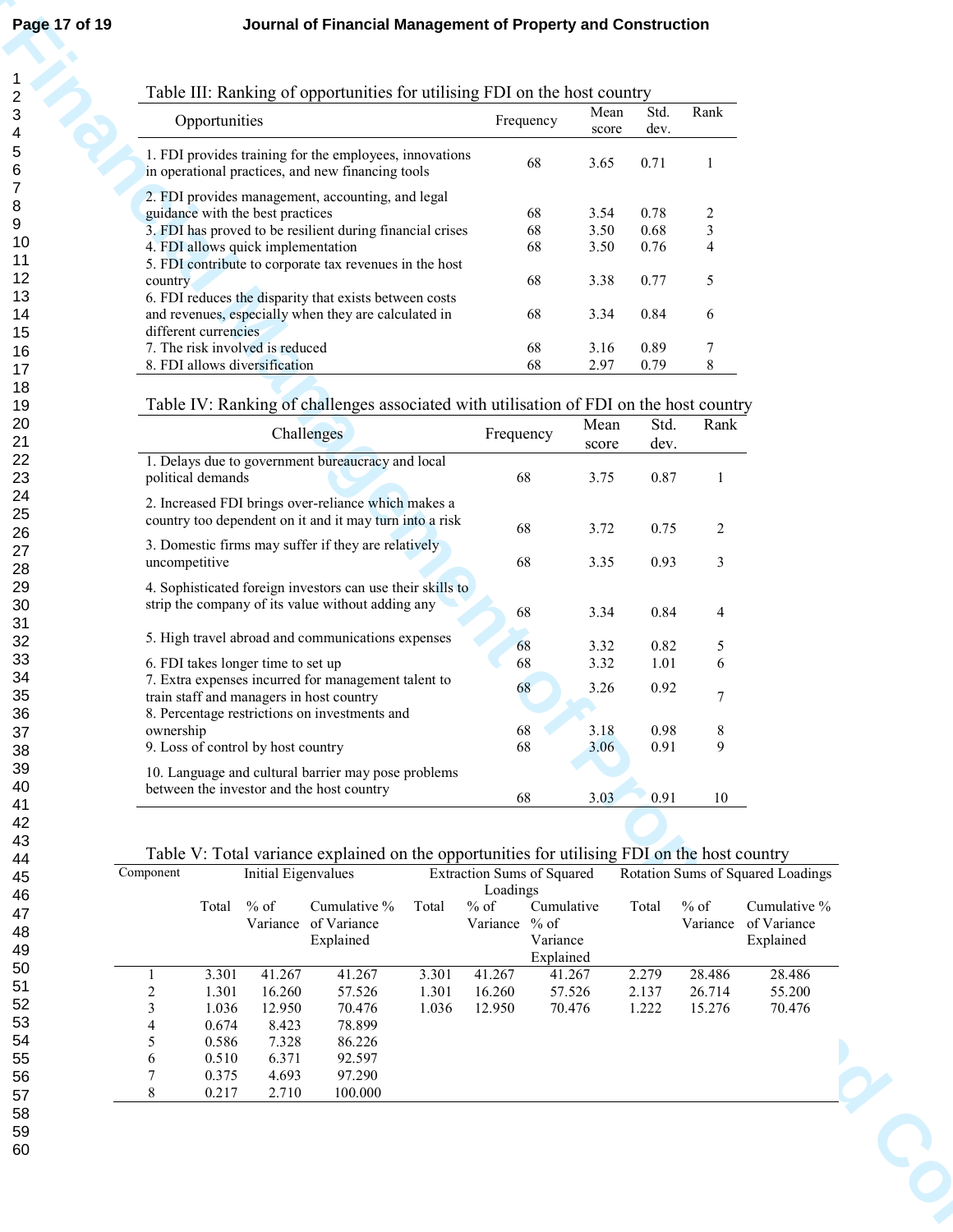| Table VI: Principal factor extraction and varimax rotated component matrix <sup>a</sup> on the |  |
|------------------------------------------------------------------------------------------------|--|
| opportunities for utilising FDI on the host country                                            |  |

| Component                                                                                                                           |       | Principal Factor |       |
|-------------------------------------------------------------------------------------------------------------------------------------|-------|------------------|-------|
|                                                                                                                                     |       |                  |       |
| 1. FDI provides training for the employees, innovations in operational<br>practices, and new financing tools                        | 0.822 |                  |       |
| 5. FDI contribute to corporate tax revenues in the host country                                                                     | 0.803 |                  |       |
| 2. FDI provides management, accounting, and legal guidance with the<br>best practices                                               | 0.735 |                  |       |
| 7. The risk involved is reduced                                                                                                     |       | 0.872            |       |
| 6. FDI reduces the disparity that exists between costs and revenues,<br>especially when they are calculated in different currencies |       | 0.642            |       |
| 8. FDI allows diversification                                                                                                       |       | 0.638            |       |
| 4. FDI allows quick implementation                                                                                                  |       | 0.581            |       |
| 3. FDI has proved to be resilient during financial crises                                                                           |       |                  | 0.924 |

|              | Table VII: Total variance explained on the challenges associated with utilisation of FDI on the |
|--------------|-------------------------------------------------------------------------------------------------|
| host country |                                                                                                 |

| Table VI: Principal factor extraction and varimax rotated component matrix <sup>a</sup> on the                                                                                                                                                         |                                                                                        |                                                                                           |                                                                                                   |                         |                            |                                                                                      |                         |                                      |                                               |
|--------------------------------------------------------------------------------------------------------------------------------------------------------------------------------------------------------------------------------------------------------|----------------------------------------------------------------------------------------|-------------------------------------------------------------------------------------------|---------------------------------------------------------------------------------------------------|-------------------------|----------------------------|--------------------------------------------------------------------------------------|-------------------------|--------------------------------------|-----------------------------------------------|
| opportunities for utilising FDI on the host country<br>Component                                                                                                                                                                                       |                                                                                        |                                                                                           |                                                                                                   |                         |                            |                                                                                      | Principal Factor<br>2   |                                      |                                               |
| 1. FDI provides training for the employees, innovations in operational<br>practices, and new financing tools<br>5. FDI contribute to corporate tax revenues in the host country<br>2. FDI provides management, accounting, and legal guidance with the |                                                                                        |                                                                                           |                                                                                                   |                         |                            | 0.822<br>0.803                                                                       |                         |                                      |                                               |
| best practices<br>7. The risk involved is reduced<br>6. FDI reduces the disparity that exists between costs and revenues,<br>especially when they are calculated in different currencies                                                               |                                                                                        |                                                                                           |                                                                                                   |                         |                            | 0.735                                                                                | 0.872<br>0.642          |                                      |                                               |
| 8. FDI allows diversification<br>4. FDI allows quick implementation<br>3. FDI has proved to be resilient during financial crises<br>Extraction Method: Principal Component Analysis                                                                    |                                                                                        |                                                                                           |                                                                                                   |                         |                            |                                                                                      | 0.638<br>0.581          | 0.924                                |                                               |
| Rotation Method: Varimax with Kaiser Normalization <sup>a</sup><br><sup>a</sup> Rotation converged in 6 iterations<br>Table VII: Total variance explained on the challenges associated with utilisation of FDI on the                                  |                                                                                        |                                                                                           |                                                                                                   |                         |                            |                                                                                      |                         |                                      |                                               |
| host country<br>Component                                                                                                                                                                                                                              |                                                                                        | Initial Eigenvalues                                                                       |                                                                                                   |                         | Loadings                   | <b>Extraction Sums of Squared</b>                                                    |                         | Rotation Sums of Squared<br>Loadings |                                               |
|                                                                                                                                                                                                                                                        | Total                                                                                  | $%$ of<br>Variance                                                                        | Cumulative<br>$%$ of<br>Variance<br>Explained                                                     | Total                   | $%$ of<br>Variance         | Cumulative Total<br>$%$ of<br>Variance<br>Explained                                  |                         | $%$ of<br>Variance                   | Cumulative<br>$%$ of<br>Variance<br>Explained |
| $\overline{2}$<br>3<br>$\overline{4}$<br>5<br>6<br>$\overline{7}$<br>8<br>9<br>10                                                                                                                                                                      | 4.526<br>1.357<br>1.115<br>0.685<br>0.517<br>0.497<br>0.441<br>0.395<br>0.276<br>0.192 | 45.260<br>13.567<br>11.148<br>6.846<br>5.174<br>4.974<br>4.407<br>3.946<br>2.760<br>1.917 | 45.260<br>58.826<br>69.975<br>76.820<br>81.995<br>86.969<br>91.376<br>95.322<br>98.083<br>100.000 | 4.526<br>1.357<br>1.115 | 45.260<br>13.567<br>11.148 | 45.260<br>58.826<br>69.975                                                           | 2.992<br>2.175<br>1.831 | 29.923<br>21.747<br>18.305           | 29.923<br>51.669<br>69.975                    |
| Table VIII: Principal factor extraction and varimax rotated component matrix <sup>a</sup> on the<br>challenges associated with utilisation of FDI on the host country                                                                                  |                                                                                        |                                                                                           |                                                                                                   |                         |                            |                                                                                      |                         |                                      |                                               |
| 8. Percentage restrictions on investments and ownership<br>5. High travel abroad and communications expenses<br>the host country                                                                                                                       |                                                                                        |                                                                                           | Component                                                                                         |                         |                            | 10. The language and cultural barrier may pose problems between the investor and     | 0.812<br>0.801<br>0.732 | Principal factor<br>2                | 3                                             |
| country<br>3. Domestic firms may suffer if they are relatively uncompetitive<br>4. Sophisticated foreign investors can use their skills to strip the company of its                                                                                    |                                                                                        |                                                                                           |                                                                                                   |                         |                            |                                                                                      | 0.693<br>0.594          | 0.848                                |                                               |
| 6. FDI takes longer time to set up<br>9. Loss of control by host country<br>1. Delays due to government bureaucracy and local political demands                                                                                                        |                                                                                        |                                                                                           |                                                                                                   |                         |                            |                                                                                      |                         | 0.743<br>0.723                       | 0.835                                         |
| and it may turn into a risk<br><b>Extraction Method: Principal Component Analysis</b><br>Rotation Method: Varimax with Kaiser Normalization <sup>a</sup><br><sup>a</sup> Rotation converged in 7 iterations                                            |                                                                                        |                                                                                           |                                                                                                   |                         |                            |                                                                                      |                         |                                      |                                               |
| value without adding any<br>2. Increased FDI brings over-reliance which makes a country too dependent on it                                                                                                                                            |                                                                                        |                                                                                           |                                                                                                   |                         |                            | 7. Extra expenses incurred for management talent to train staff and managers in host |                         |                                      | 0.808                                         |

| Component                                                                                                                                                          |       | Principal factor |       |
|--------------------------------------------------------------------------------------------------------------------------------------------------------------------|-------|------------------|-------|
|                                                                                                                                                                    |       |                  | 3     |
| 8. Percentage restrictions on investments and ownership                                                                                                            | 0.812 |                  |       |
| 5. High travel abroad and communications expenses                                                                                                                  | 0.801 |                  |       |
| 10. The language and cultural barrier may pose problems between the investor and<br>the host country                                                               | 0.732 |                  |       |
| 7. Extra expenses incurred for management talent to train staff and managers in host<br>country                                                                    | 0.693 |                  |       |
| 3. Domestic firms may suffer if they are relatively uncompetitive                                                                                                  | 0.594 |                  |       |
| 4. Sophisticated foreign investors can use their skills to strip the company of its<br>value without adding any                                                    |       | 0.848            |       |
| 6. FDI takes longer time to set up                                                                                                                                 |       | 0.743            |       |
| 9. Loss of control by host country                                                                                                                                 |       | 0.723            |       |
| 1. Delays due to government bureaucracy and local political demands                                                                                                |       |                  | 0.835 |
| 2. Increased FDI brings over-reliance which makes a country too dependent on it<br>and it may turn into a risk<br>Extra stiga Mathadi Dringinal Component Anglesia |       |                  | 0.808 |